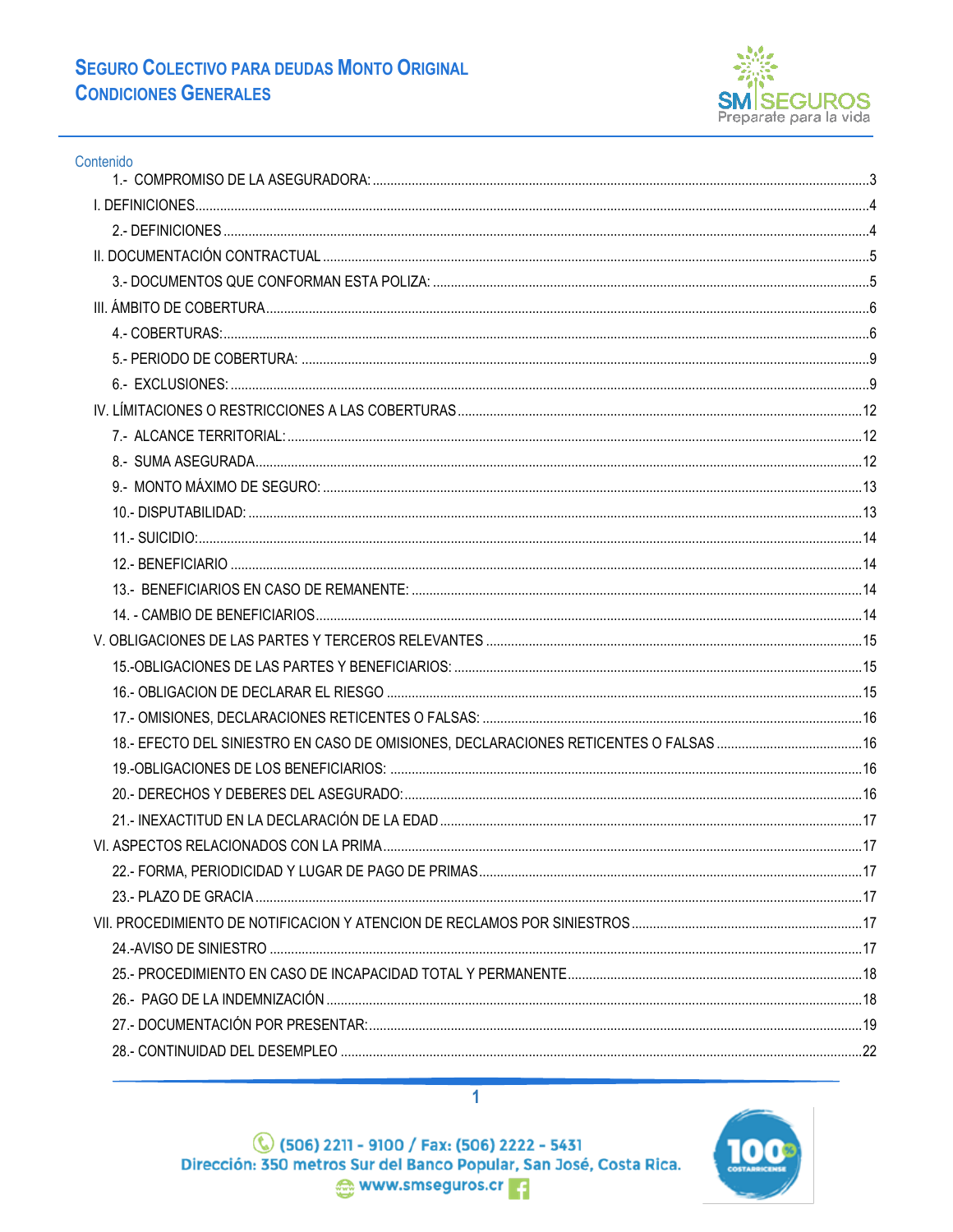

(506) 1211 - 9100 / Fax: (506) 2222 - 5431<br>Dirección: 350 metros Sur del Banco Popular, San José, Costa Rica. www.smseguros.cr

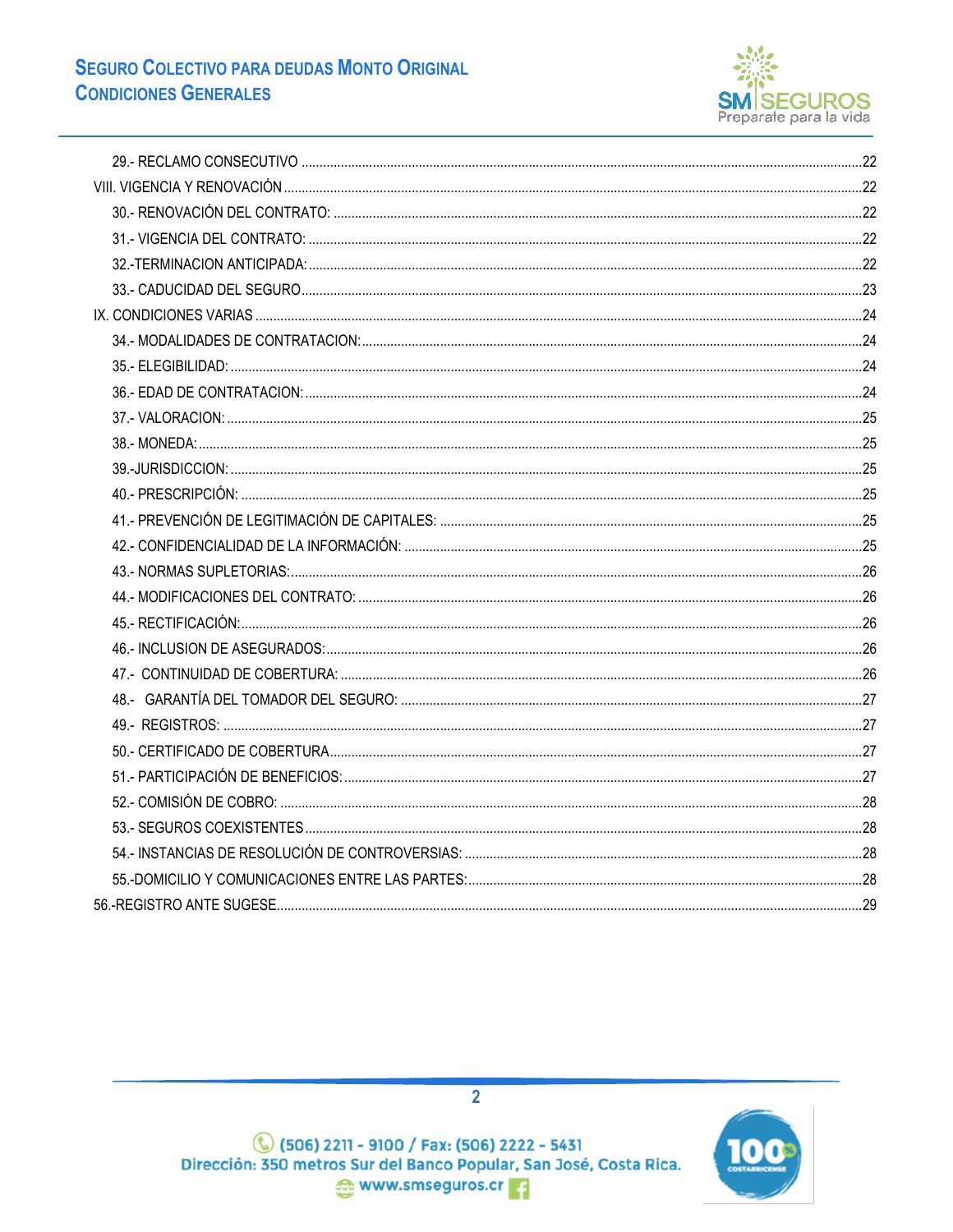

**SEGURO COLECTIVO PARA DEUDAS MONTO ORIGINAL**

**1.- COMPROMISO DE LA ASEGURADORA:**

<span id="page-2-0"></span>SEGUROS DEL MAGISTERIO S.A., cédula jurídica número 3-101-571006, domiciliada en San José de Costa Rica, en adelante denominada LA ASEGURADORA, emite esta póliza de acuerdo con las Condiciones Generales que se indican a continuación, basándose en las declaraciones efectuadas por el solicitante, en adelante llamado el ASEGURADO en la propuesta de seguro.

### **SEGUROS DEL MAGISTERIO S.A. Cédula jurídica N. 3-101-571006**

**Fidel Antonio González Chavarria Representante Legal**



**3**

**C** (506) 2211 - 9100 / Fax: (506) 2222 - 5431 Dirección: 350 metros Sur del Banco Popular, San José, Costa Rica. www.smseguros.cr 3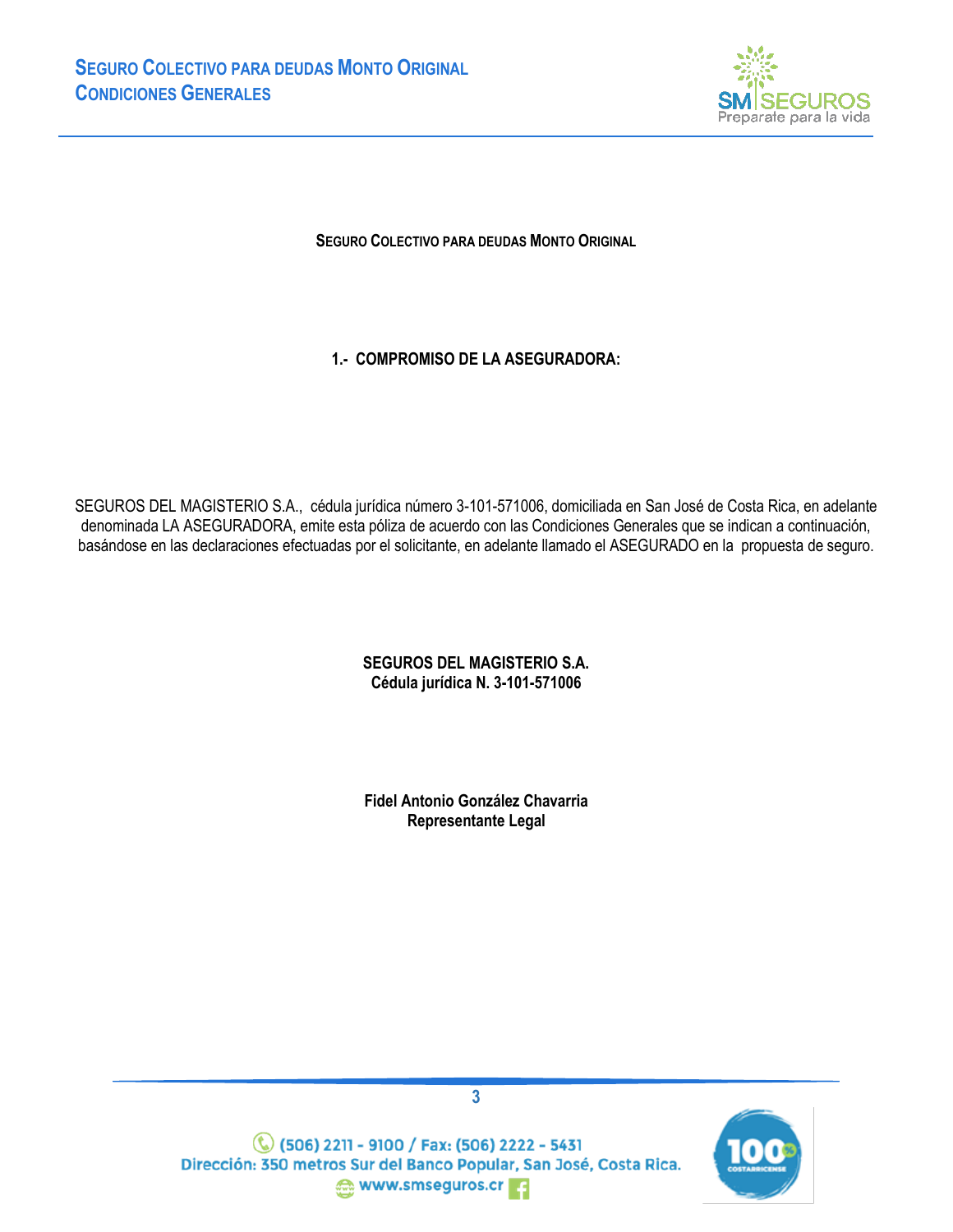

## <span id="page-3-0"></span>**I. DEFINICIONES**

### <span id="page-3-1"></span>**2.- DEFINICIONES**

- a. **Accidente:** Toda lesión corporal sufrida por el Asegurado, a consecuencia directa de una causa externa, fortuita, súbita y violenta. Por lo tanto, no se considerará Accidente las lesiones corporales o la muerte provocada intencionalmente por el asegurado.
- b. **Alteraciones funcionales:** Cambio en la situación normal de las funciones del órgano afectado.
- c. **Asegurado:** Persona física miembro del grupo asegurado que haya cumplido con lo dispuesto en la cláusula 35 "elegibilidad" y por la que se haya cancelado la correspondiente prima mensual.
- d. **Beneficiario:** Corresponde al TOMADOR DEL SEGURO.
- e. **Beneficio mensual:** Es el pago de la cuota mensual del crédito.
- f. **Declaración falsa:** se considera así cuando una circunstancia influyente sobre el riesgo es declarada de un modo que no corresponde a la realidad.
- g. **Declaración reticente:** se considera así cuando una circunstancia influyente sobre el riesgo es omitida, declarada en forma incompleta, inexacta, confusa o usando palabras de equívoco significado.
- h. **Deducible:** Representa la participación económica en la pérdida que se indemnice por la cobertura de un reclamo en la cobertura de desempleo involuntario, que equivalente a una cuota mensual del crédito, rebajable de la indemnización. Para efecto de la cobertura de desempleo involutario es de un (1) mes.
- i. **Desastre natural:** Suceso o evento causado por fuerzas naturales de gran magnitud, fuera del control del ser humano, que causan un estado de emergencia que afecta o pone en peligro la vida y la integridad personal.
- j. **Desempleado:** Es la persona que se encuentra sin trabajo y no recibe ningún tipo de remuneración económica.
- k. **Despedido:** Es la persona que ha estado empleada y su relación de trabajo termina por causas totalmente ajenas a su voluntad con responsabilidad patronal.
- l. **Edad de jubilación:** Es la edad definida para la finalización de la vida laboral del trabajador, que es determinada según cada régimen de pensión
- m. **Empleado copropietario:** Empleado que es dueño de más de 10% de la empresa y que se están realizando los pagos de las cuotas a la Caja Costarricense de Seguro Social.
- n. **Empleado permanente:** Trabajador que está vinculado con su empleador por un contrato por tiempo indefinido.
- o. **Empleado por tiempo definido:** Persona que está empleada bajo un contrato de plazo determinado cuya duración es como mínimo de seis (6) meses consecutivos y se encuentra asegurado en la Caja Costarricense de Seguro Social.
- p. **Empleo temporal:** Es cuando el contrato tiene un plazo de vigencia de al menos una semana y un máximo de seis meses.
- q. **Enfermedad preexistente:** Aquella condición (estado, enfermedad o padecimiento) por la cual un asegurado ha recibido, en los doce meses previos a la suscripción del seguro, consulta, tratamiento médico, servicios, chequeos, controles y/o medicamentos prescritos por un médico.
- r. **Grupo asegurable:** Aquel sobre el que se hace la oferta de seguro colectivo. Está constituido por todas las personas físicas que pertenezcan al grupo que represente el TOMADOR DEL SEGURO y está conformado por personas naturales vinculadas bajo una misma personería jurídica, en virtud de una situación legal o reglamentaria, o que tiene con una tercera persona (tomador) relaciones estables de idéntica naturaleza y cuyo vínculo no se haya establecido con el propósito de contratar el seguro. La edad máxima para ingresar y la de permanencia se especifican en las condiciones particulares de la póliza.
- s. **Grupo asegurado:** Personas físicas que han cumplido con los requisitos para ser asegurados y dieron su consentimiento expreso en ese sentido.





(C) (506) 2211 - 9100 / Fax: (506) 2222 - 5431 Dirección: 350 metros Sur del Banco Popular, San José, Costa Rica. **MWW.smseguros.cr**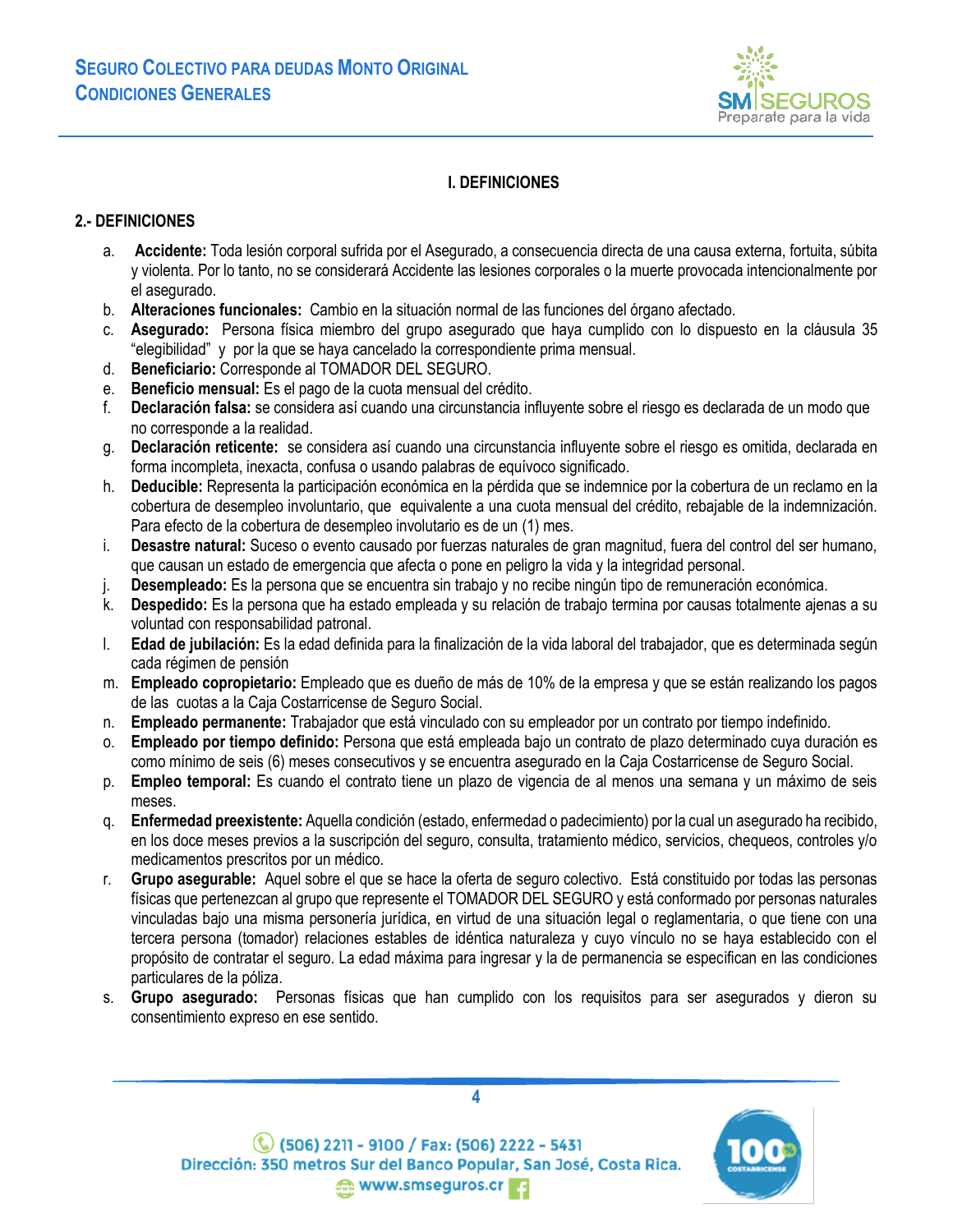

- t. **Incapacidad total y permanente:** Pérdida o disminución de las fuerzas físicas o intelectuales que sufra el asegurado como consecuencia de una enfermedad, sufra lesiones orgánicas o alteraciones funcionales que lo imposibiliten para realizar actos esenciales de su propia ocupación o de cualquier otra para la que esté razonablemente capacitado de acuerdo con su educación, capacitación o experiencia, que produzca la pérdida del sesenta y siete por ciento (67%) o más de su capacidad orgánica o funcional que le impida desempeñarse en su profesión o actividad habitual. También se considera como incapacidad total y permanente, la parálisis total permanente completa de hemicuerpo y del cuerpo entero, la pérdida anatómica o funcional de ambas manos (a nivel de la muñeca), ambos pies (a nivel del tobillo), de una mano y un pie (a nivel de la muñeca y el tobillo), la pérdida total e irrecuperable de la visión por ambos ojos y la enajenación mental absoluta e irrecuperable.
- u. **Incapacidad temporal:** Pérdida o disminución de las fuerzas físicas o intelectuales que sufra el Asegurado, como consecuencia de una Enfermedad o accidente; que lo imposibiliten para realizar las labores de su ocupación por un periodo determinado. La Incapacidad temporal debe ser dictaminada por la C.C. S.S., Riesgos del Trabajo o Seguro Obligatorio Automotor, mediante la certificación o boleta de incapacidad respectiva. La incapacidad deberá ser mayor a treinta (30) días continuos para ser objeto de cobertura, según conste en el certificado del médico tratante.
- v. **La aseguradora:** SEGUROS DEL MAGISTERIO S.A.
- w. **Monto original:** Es el monto de principal por el que se otorgó el crédito al asegurado, así reportado por el TOMADOR DEL SEGURO, que comprende únicamente el monto por concepto de principal por el que se otorgó y por el que se ha pagado la prima correspondiente.
- x. **Lesiones orgánicas:** Aquellas que afecten la integridad física de una persona de forma general.
- y. **Negocio familiar:** Es el que se ejecuta entre cónyuges, o quienes viven como tales, entre éstos y sus ascendientes y descendientes.
- z. **Pago mensual del crédito:** Monto que el asegurado se compromete a pagar al tomador del Seguro por un préstamo que comprende entre otros capital, interés y seguros sin contemplar recargos por atraso del pago.
- aa. **Periodo de carencia:** Período de tiempo que va desde la inclusión del asegurado hasta la fecha de entrada en vigencia de la cobertura de la póliza. Para efecto de la cobertura de desempleo involutario es de dos (2) meses.
- bb. **Periodo de reclamo:** Tiempo durante el cual el Asegurado está desempleado y recibiendo la indemnización.
- cc. **Póliza:** Documento que contiene las condiciones que regulan el seguro. Forman parte integrante de esta las condiciones generales y particulares de la modalidad que se contrate, los adenda que se emitan para complementarla o modificarla, así como la solicitud de inclusión en el seguro, la declaración de salud, las pruebas médicas y cualquier otro documento relacionado con las condiciones del asegurado, contratante u otro que así se indique expresamente en las condiciones particulares.
- dd. **Prima:** Precio del seguro, en cuyo recibo se incluirán, además, los recargos e impuestos que sean de legal aplicación.
- ee. **Saldo deudor:** Es el saldo reportado por el TOMADOR DEL SEGURO de la operación crediticia del asegurado, que comprende únicamente el monto por concepto de principal pendiente al momento del siniestro y por el cual se ha pagado la prima correspondiente.
- ff. **Tomador del seguro**: Entidad legalmente constituida que contrata esta póliza en representación del grupo asegurado, frente al cual la aseguradora ha convenido en emitir la póliza. También podrá ser denominado como EL CONTRATANTE.

## **II. DOCUMENTACIÓN CONTRACTUAL**

<span id="page-4-1"></span><span id="page-4-0"></span>**3.- DOCUMENTOS QUE CONFORMAN ESTA POLIZA:** Constituyen esta póliza los siguientes documentos los cuales son los únicos válidos para establecer los derechos y obligaciones: a) La solicitud de inclusión en la que constan las declaraciones del asegurado, conforme a las cuales han sido clasificados los riesgos, b) las condiciones generales y particulares y c) los addenda



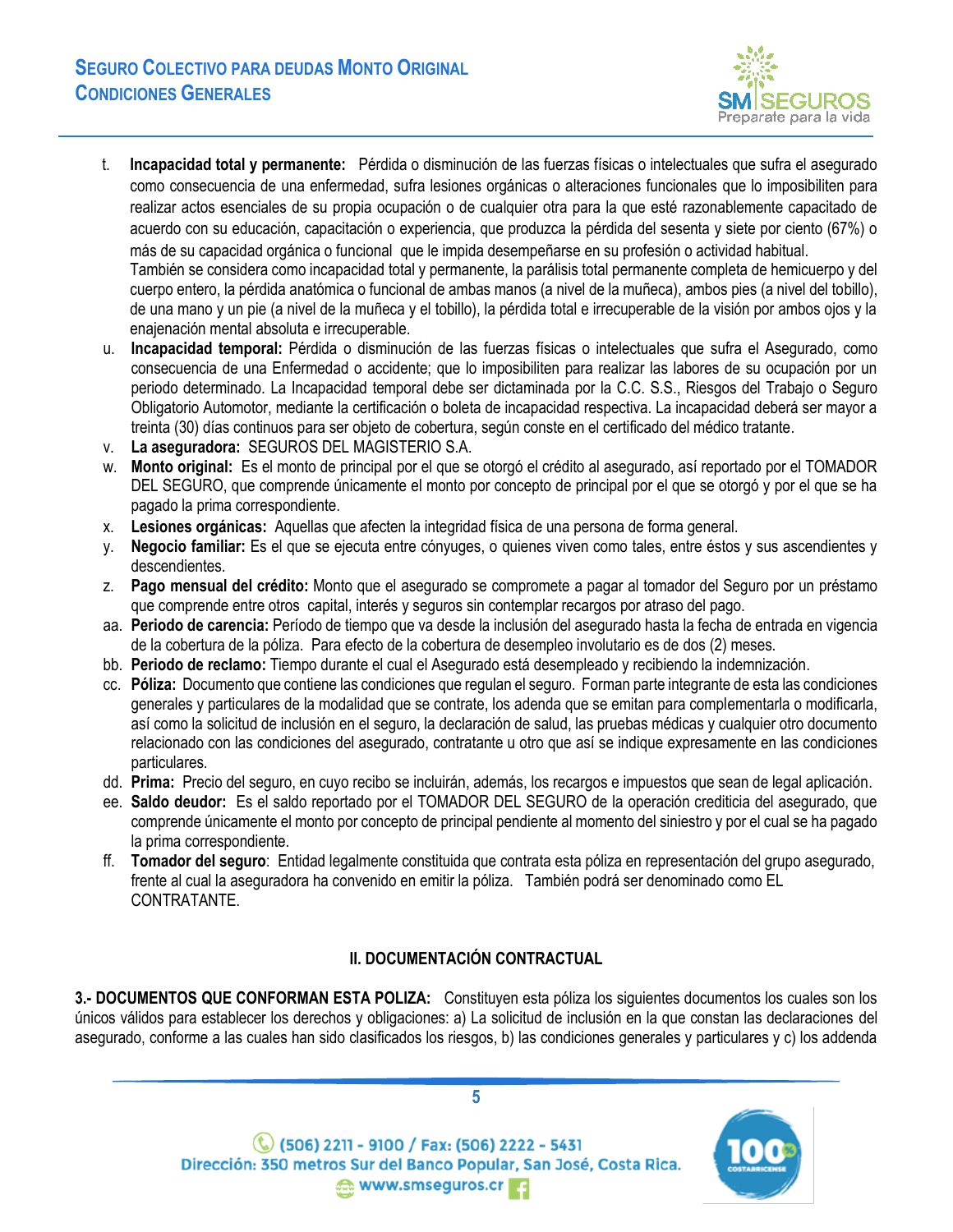

que se suscriban entre las partes. El orden de prelación de esa documentación serán las condiciones particulares, las condiciones generales, la Propuesta de Seguro y los adenda que suscriban las partes.

Toda esa documentación será puesta en conocimiento del TOMADOR DEL SEGURO y el asegurado, de previo a la celebración del contrato y LA ASEGURADORA al momento de la formalización del contrato le entregará la Propuesta de Seguro y las condiciones generales y particulares que lo rigen y al asegurado el certificado de cobertura.

<span id="page-5-0"></span>También la documentación estará disponible para ambos cuando así lo soliciten en las oficinas de LA ASEGURADORA.

## **III. ÁMBITO DE COBERTURA**

<span id="page-5-1"></span>**4.- COBERTURAS:** LA ASEGURADORA entregará el monto asegurado seleccionado por el asegurado en la propuesta de seguro, según las coberturas contratadas que se detallan a continuación:

#### **a) Cobertura básica**

#### **Fallecimiento**

LA ASEGURADORA se compromete a indemnizar en un solo tracto al TOMADOR el monto original de la operación crediticia al momento del siniestro, (no incluye intereses, cuentas por cobrar asociadas al crédito, comisiones, gastos de cobro administrativo o judicial pendientes),con base en la información suministrada por el TOMADOR DEL SEGURO y por los asegurados individuales en las solicitudes de inclusión en este seguro.

También, LA ASEGURADORA indemnizará a los beneficiarios designados o herederos legítimos, según corresponda, la diferencia entre el monto original de la deuda y el saldo de la operación crediticia que se paga al TOMADOR.

#### **b) Coberturas adicionales**

#### **b.1 Incapacidad total y permanente**

**LA ASEGURADORA** se compromete a indemnizar al **TOMADOR** el saldo deudor de la operación crediticia. al momento de ocurrencia de la incapacidad total y permanente (lo adeudado únicamente como principal), en un solo tracto, cuando dentro de la vigencia le sea diagnosticada una enfermedad, sufra lesiones orgánicas o alteraciones funcionales que le originen una incapacidad total y permanente, estructurada dentro de la vigencia de la póliza, que de por vida le impidan a la persona, desempeñar las ocupaciones o empleos remunerados para los cuales se encuentra razonablemente cualificado, en razón de su capacitación, entrenamiento o experiencia.

También, LA ASEGURADORA indemnizará al asegurado la diferencia entre el monto original de la deuda y el saldo de la operación crediticia que se paga al TOMADOR.

Para la formalización de la reclamación por esta cobertura **LA ASEGURADORA** se reserva el derecho de solicitar al asegurado aportar la historia clínica completa y practicarse la valoración de la pérdida de la capacidad laboral a través de una entidad competente designada por **LA ASEGURADORA** para tal efecto, quien determinará el porcentaje de pérdida de la capacidad laboral y la fecha efectiva de la incapacidad total y permanente, dicha calificación debe ser superior al 67% para que haya lugar a indemnización.



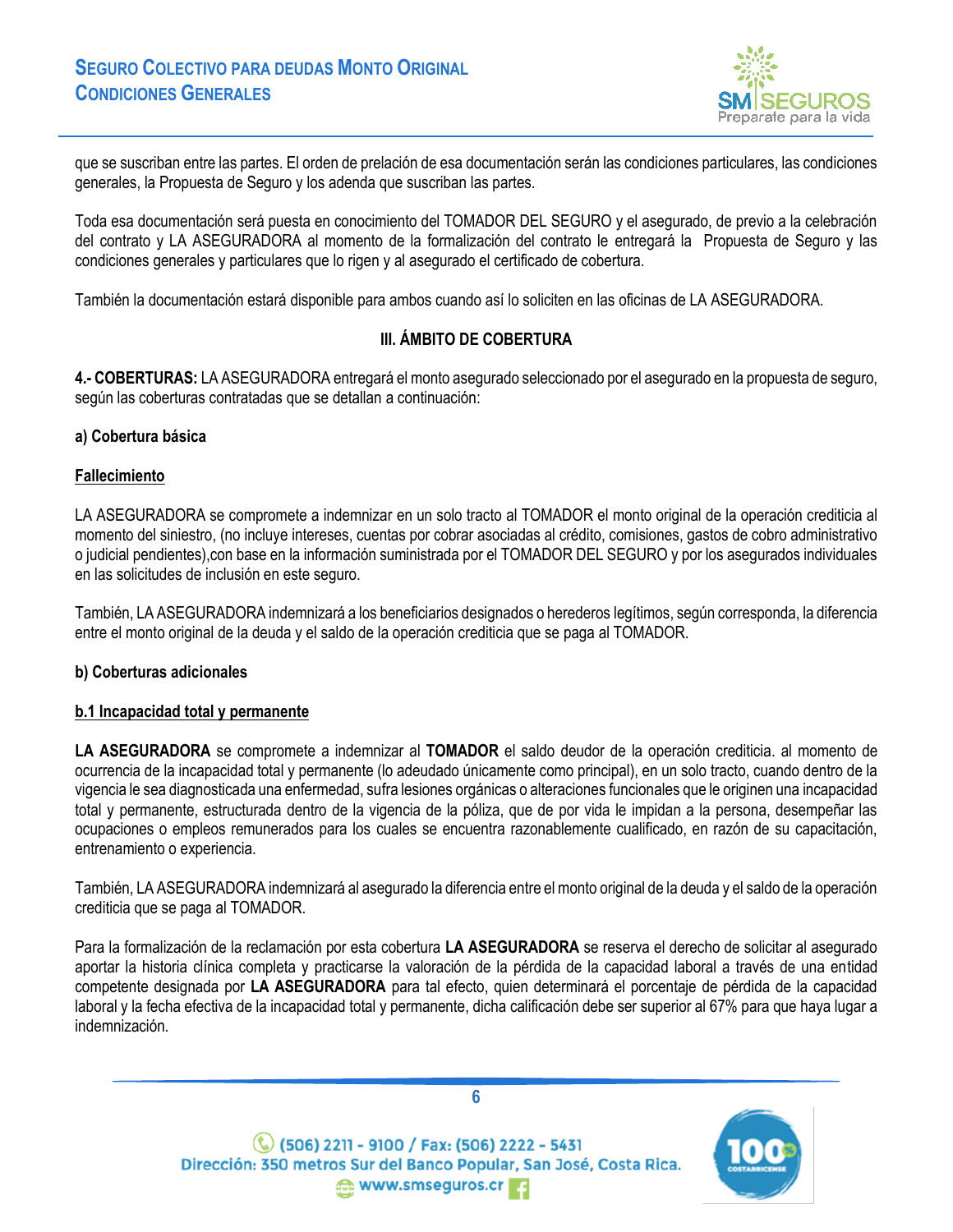

Cuando la incapacidad total y permanente sea la parálisis total permanente completa de hemicuerpo y del cuerpo entero, la pérdida anatómica o funcional de ambas manos (a nivel de la muñeca), ambos pies (a nivel del tobillo), de una mano y un pie (a nivel de la muñeca y el tobillo), la pérdida total e irrecuperable de la visión por ambos ojos y la enajenación mental absoluta e irrecuperable, se considerará que está suficientemente probada la incapacidad, sin que el asegurado deba proveer más pruebas de ella, ni someterse a exámenes futuros para demostrar que continúa en ese estado.

Al realizarse la indemnización de esta cobertura, automáticamente hace que finalice la protección al asegurado tanto de esta cobertura como de la de muerte y desempleo involuntario.

Para gozar de esta cobertura deberán concurrir las siguientes condiciones:

- a) No tener la condición de pensionado o jubilado al ser incluido en el seguro.
- b) Que se trate de una declaración de Incapacidad Total y Permanente cuyo porcentaje de impedimento o incapacidad sea igual o superior al 67%.
- c) Continuar permanentemente incapacitado a la fecha en que el beneficio se hace efectivo.
- d) Aportar un Certificado de la comisión Calificadora competente, donde se otorga la incapacidad no sujeta a revisión.

## **b.2 Desempleo Involuntario**

La Aseguradora realizará el pago que el Asegurado esté obligado a realizar de manera mensual por concepto del crédito, mientras permanezca desempleado o incapacitado después del período de carencia y deducible establecidos en las condiciones particulares de la póliza, hasta por el periodo máximo estipulado en el certificado de la póliza para este beneficio, que puede ser de 3, 6 , 9 o 12 pagos, si el Asegurado durante la vigencia de la póliza llegara a perder su fuente de ingreso económico con ocasión de un evento de desempleo involuntario, es decir, cuando se extinga su relación laboral durante la vigencia del seguro, por cualquier de las siguientes causas:

#### **Trabajador Asalariado:**

i.Por despido con responsabilidad patronal.

ii.Porque se extinga la fuente de trabajo como consecuencia de muerte o incapacidad del patrón.

iii.Por quiebra o insolvencia del empleador sea persona física o jurídica.

#### **Trabajador Independiente (no asalariado):**

i. Incapacidad temporal por enfermedad o accidente y cuya incapacidad sea mayor a los treinta (30) días continuos. (solo se cubren periodos mensuales completos)

## **Período de Carencia:**

Se establece un periodo de un (1) mes a partir de la inclusión del Asegurado en este contrato durante el cual el seguro no tendrá efecto si el Asegurado queda desempleado. Transcurrido este plazo, la cobertura se otorga una vez que ocurra el evento amparado.

## **Deducible:**

Una vez que se active, valide y otorgue la cobertura al Asegurado cubierto, no existe el derecho al beneficio durante el primer (1) mes de desempleo involuntario; por lo tanto, corresponderá a éste asumir el pago de la cuota del crédito aplicable al primer mes de desempleo.

## **Elegibilidad:**



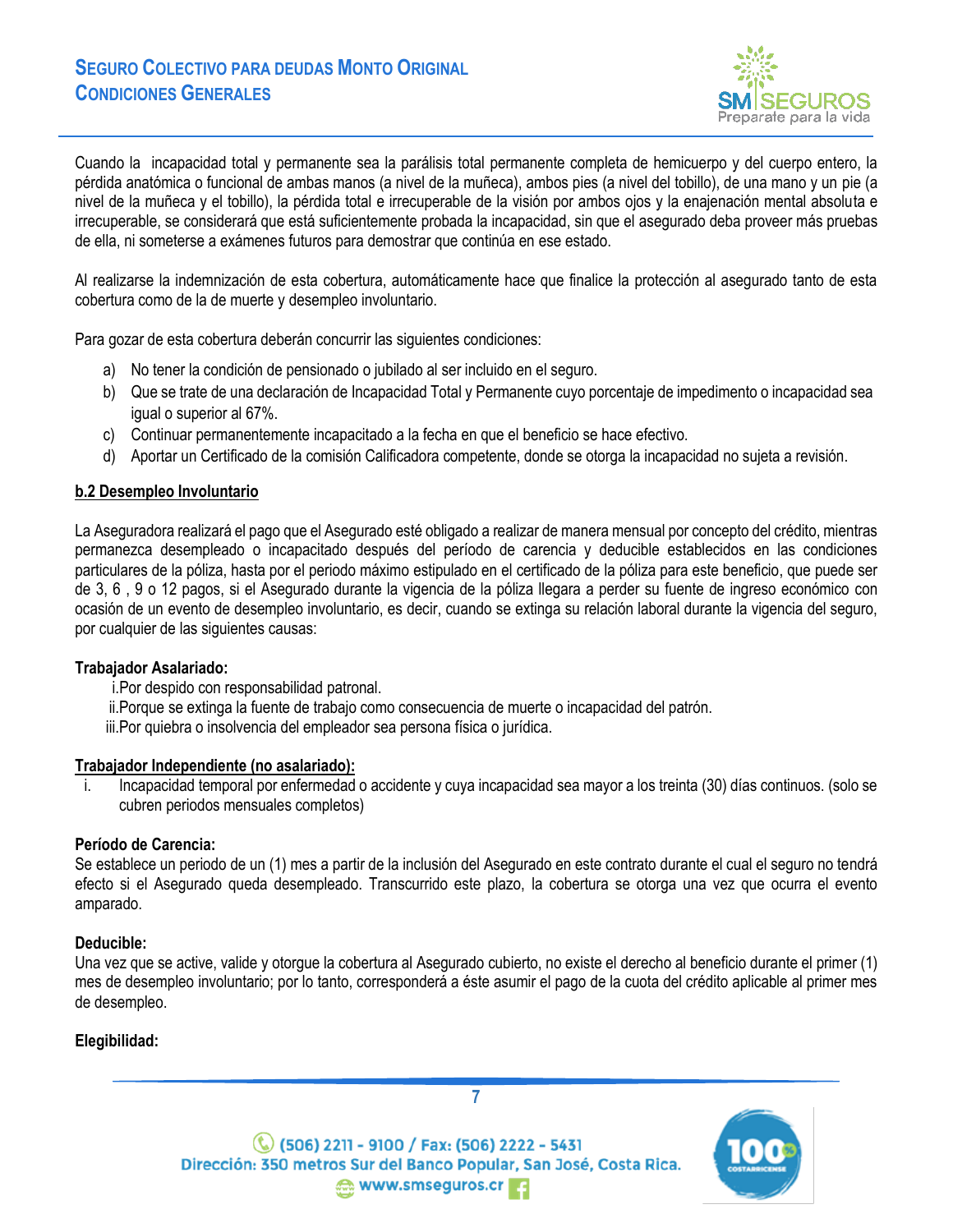

Son elegibles aquellas personas que formen parte del Grupo Asegurable cuya edad se ajuste a la especificada en la Cláusula de Edad de Contratación. Adicionalmente, el Asegurado deberá cumplir con los siguientes requisitos:

- i. Ser persona física y que él mismo no alcance la Edad de jubilación antes de la fecha del término de la vigencia de esta cobertura, para tal efecto.
- ii. Que sean titulares de un crédito otorgado por una entidad financiera autorizada para operar en Costa Rica.
- iii. Residir de forma permanente en el territorio costarricense.
- iv. Estar activamente trabajando y haber estado empleado con el mismo patrono, por al menos seis (6) meses antes del inicio de vigencia del Seguro en el caso de los trabajadores asalariados.
- v. Estar cotizando a la Caja Costarricense del Seguro Social (C.C.S.S) como trabajador asalariado o independiente, en el caso de los trabajadores independientes.

No podrá incluirse en esta cobertura a ninguna persona que:

- i. Se encuentre desempleada.
- ii. Se encuentre jubilado por algún régimen existente; aún cuando permanezca laborando.
- iii. Esté Incapacitado Temporalmente, excepto por Maternidad.
- iv. Esté Incapacitado Total y Permanente.

En la cobertura de Desempleo Involuntario no se cubren eventos si el Asegurado cuenta al menos con un trabajo en el que recibe una remuneración salarial, ni bajo ninguna modalidad de Negocio Familiar.

### **Cese del Beneficio Mensual:**

La suspensión del beneficio se realizará cuando sobrevenga cualquiera de las siguientes condiciones:

- i. El último día en que el Asegurado termine su condición de desempleado.
- ii. El Asegurado cumpla con el período máximo de cobertura.
- iii. En el caso de Trabajadores Iindependientes (no asalariados), cuando finalice su condición de Incapacidad temporal.
- iv. Que finalice la obligación de pago del Préstamo.

## **b.3 Incapacidad Temporal – Trabajador Asalariado**

La Aseguradora realizará el pago que el Asegurado esté obligado a realizar de manera mensual por concepto del crédito, después del periodo de carencia y deducible establecidos en el Seguro, hasta por el monto máximo del 40% de su salario neto mensual o el monto de la mensualidad del crédito lo que resulte menor de las dos cantidades; y hasta por el periodo máximo estipulado en las Condiciones Particulares y/o Certificado de Seguro, que puede ser de 3, 6 , 9 o 12 pagos, si el Asegurado durante la vigencia del Seguro llega a perder su fuente de ingreso económico con ocasión de una Incapacidad Temporal igual o mayor a treinta (30) días continuos.

Solo se cubren periodos mensuales completos de Incapacidad Temporal.

#### **Período de Carencia:**

Este período será establecido en las Condiciones Particulares y/o Certificado de Seguro, mismo que comprende el tiempo a partir de la inclusión del Asegurado en este contrato, durante el cual el seguro no tendrá efecto si el Asegurado es declarado con una Incapacidad Temporal. Transcurrido este plazo, la cobertura se otorga una vez que ocurra el evento amparado.

## **Deducible:**



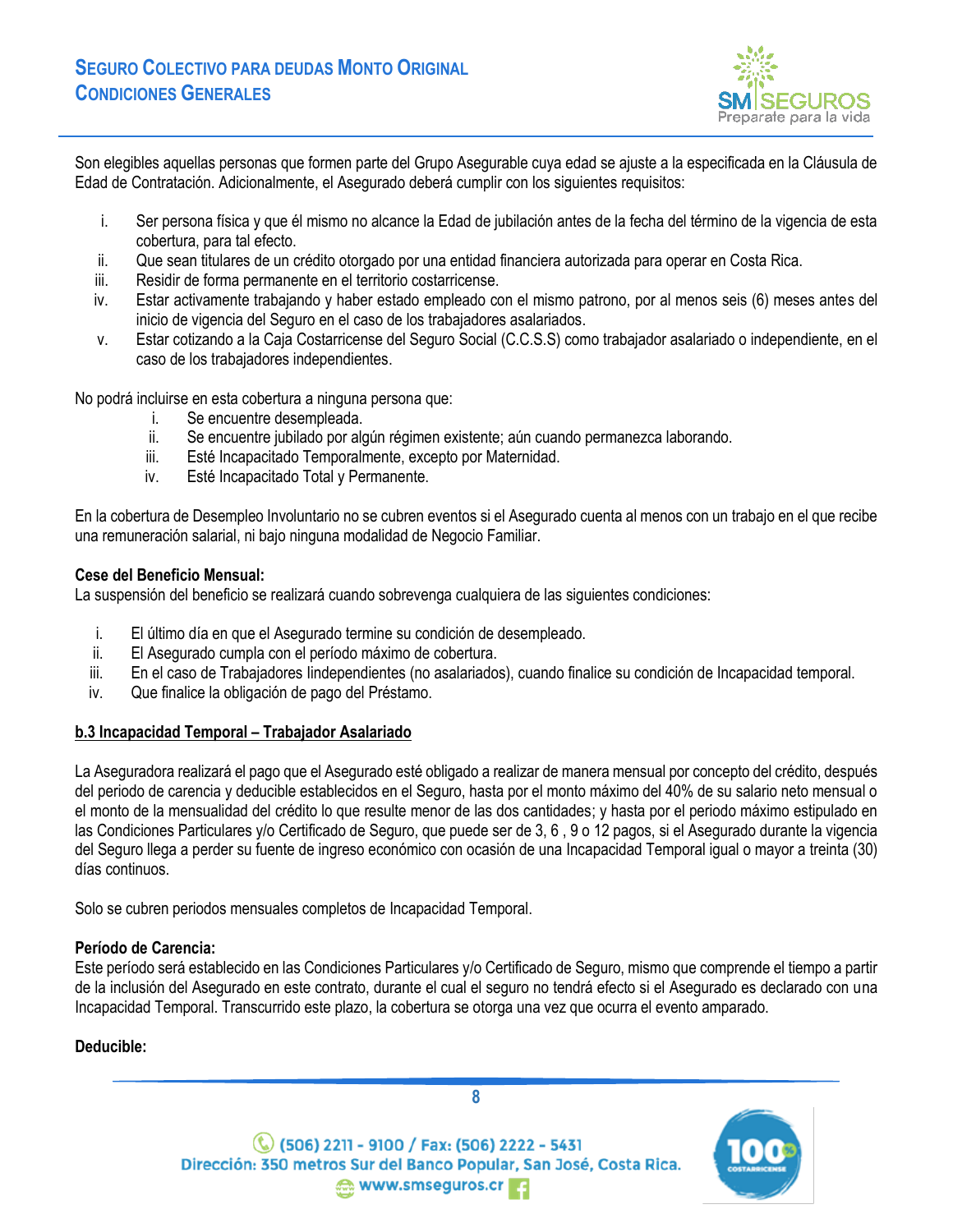

Una vez que se active, valide y otorgue la cobertura al Asegurado cubierto, no existe el derecho al beneficio durante el tiempo especificado en las Condiciones Particulares y/o Certificado de Seguro.

## **Elegibilidad:**

Las condiciones de elegibilidad para recibir el beneficio son:

- 1. Límite máximo por persona es de 40% del salario neto mensual o el monto de mensualidad del crédito lo que sea menor.
- 2. La cobertura aplica ligada a la cobertura de básica de FALLECIMIENTO.
- 3. El Asegurado debe ser Trabajador Asalariado y contar con al menos seis (6) meses de antigüedad en su actual trabajo bajo contrato indefinido.
- 4. El beneficio será pagadero cuando el Asegurado está incapacitado temporalmente para el desempeño normal de sus tareas, mientras el asegurado sea beneficiado por el subsidio otorgado por la C.C.S.S, Riesgos del Trabajo o SOA.
- 5. La Incapacidad Temporal debe iniciar dentro de la vigencia de la póliza.

### **Cese del Beneficio Mensual:**

La suspensión del beneficio se realizará cuando sobrevenga cualquiera de las siguientes condiciones:

- i. El último día en que el Asegurado termine su condición de Incapacidad Temporal.
- ii. El Asegurado cumpla con el período máximo de cobertura.
- iii. Que finalice la obligación de pago del Préstamo.

## **b.4 Cobertura de SM Asistencia Salud**

Los términos y condiciones bajo los cuales se brindará la **Cobertura de SM Asistencia Salud** se encuentran contemplados en el Anexo que se identifica a continuación:



Coberturas Asistencia SCDMO junio 2020.dc

La información actualizada de los proveedores de servicios de asistencia podrá ser consultada a través en la página Web de LA ASEGURADORA: [www.smseguros.cr/red-medica.](about:blank)

<span id="page-8-0"></span>**5.- PERIODO DE COBERTURA:** El período de cobertura será bajo la base de la ocurrencia del siniestro, es decir, el seguro cubrirá reclamos por siniestros acaecidos durante la vigencia de la póliza, aún si el reclamo se presenta después de vencida ésta.

## <span id="page-8-1"></span>**6.- EXCLUSIONES:**

## **Exclusiones a la Cobertura de FALLECIMIENTO**

**a) Salvo lo establecido en la cláusula de Disputabilidad y Suicidio, la cobertura básica de fallecimiento no presenta exclusiones.**

## **Exclusiones a la Cobertura de INCAPACIDAD TOTAL y PERMANENTE**



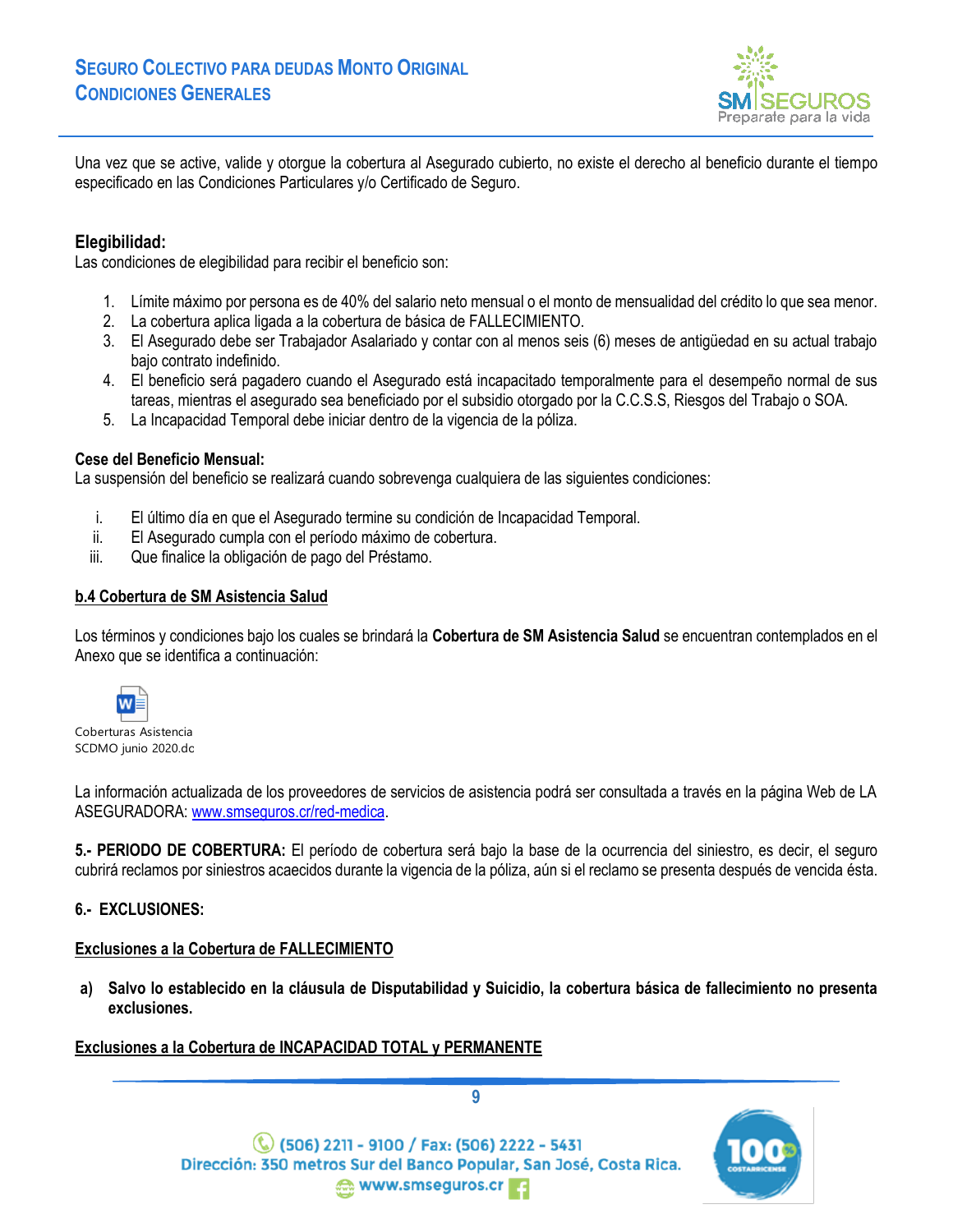

**Este seguro no amparará el reclamo bajo la cobertura de Incapacidad Total y Permanente si ésta:**

- **b) Fue provocada por el asegurado por sí mismo ya sea estando en su pleno juicio, enajenado mentalmente o por terceros con su consentimiento, cualquiera sea la época en que ocurra.**
- **c) Sobreviene por la participación del asegurado en eventos de reconocida y alta peligrosidad, como carreras de automóviles, toreo, alpinismo, pesca submarina, competencias o entrenamientos de velocidad o habilidad en vehículos, naves, aeronaves o caballos.**
- **d) Sea consecuencia de la participación del asegurado en actos temerarios o en cualquier maniobra, experimento, exhibición, desafío o actividad notoriamente peligrosa, entendiendo por tales aquellas donde se pone en grave peligro la vida e integridad física de las personas.**
- **e) Derive de la práctica o el desempeño de cualquier actividad que objetivamente constituya una flagrante agravación del riesgo, como ser la práctica de los siguientes deportes riesgosos: inmersión submarina, montañismo, alas delta, paracaidismo, toreo, alpinismo, ski acuático, competencias o entrenamientos de velocidad o habilidad en vehículos, naves, aeronaves o caballos y otros deportes considerados claramente riesgosos.**
- **f) Se produce si el asegurado viaje como piloto o tripulante en cualquier aeronave, excepto que sea como pasajero en una aerolínea comercial, en un vuelo sujeto a itinerario, operado por una empresa de transporte aéreo comercial, sobre una ruta establecida para el transporte de pasajeros.**
- **g) Participación en delitos, duelos y riñas por parte del asegurado, salvo que judicialmente por sentencia firme se haya establecido su actuación en legítima defensa.**
- **h) Participación en actos de guerra, rebelión, revolución, insurrección, conspiración, motín, sedición, perturbación del orden público o los que le sobrevengan si infringe las leyes o decretos relativos a la seguridad de personas, así como los provocados por cualquier otro acto notoriamente peligroso que no esté justificado por ninguna necesidad de su profesión o por la tentativa de salvamento de vidas o bienes.**

#### **Exclusiones a la Cobertura de DESEMPLEO INVOLUNTARIO**

**Este seguro no cubrirá el reclamo de la cobertura de desempleo involuntario si el asegurado:**

- **a) El Asegurado no ha estado continuamente empleado con un mismo patrono, con una antigüedad mayor o igual a seis (6) meses previos al despido involuntario.**
- **b) Quede desempleado durante el periodo de carencia.**
- **c) Esté empleado por tiempo definido y queda desempleado como consecuencia de la terminación del plazo pactado en el contrato de trabajo.**
- **d) El Asegurado tiene un trabajo temporal, estacional o bajo la modalidad de trabajador independiente, excepto en los casos de trabajador independiente, cuando se trate de una Incapacidad Temporal con cobertura bajo los términos del Seguro.**
- **e) Solicita su despido en forma voluntaria por reestructuración, movilidad laboral o similar, renuncia, se jubile en forma anticipada voluntariamente.**
- **f) Queda desempleado por motivo de terremoto, inundación, es decir a consecuencia de cualquier evento de carácter catastrófico; conmoción civil, vandalismo, actividad terrorista, guerra o cualquier evento similar, accidente nuclear, contaminación nuclear, detonación de armas nucleares similares.**
- **g) Sufre una Incapacidad total y permanente.**
- **h) No se encuentra cotizando ante la C.C.S.S bajo la modalidad de trabajador asalariado o independiente.**
- **i) Cuando el Asegurado cuente con al menos con un trabajo en el que recibe una remuneración salarial, ni tampoco negocios familiares respecto de los integrantes de la familia.**



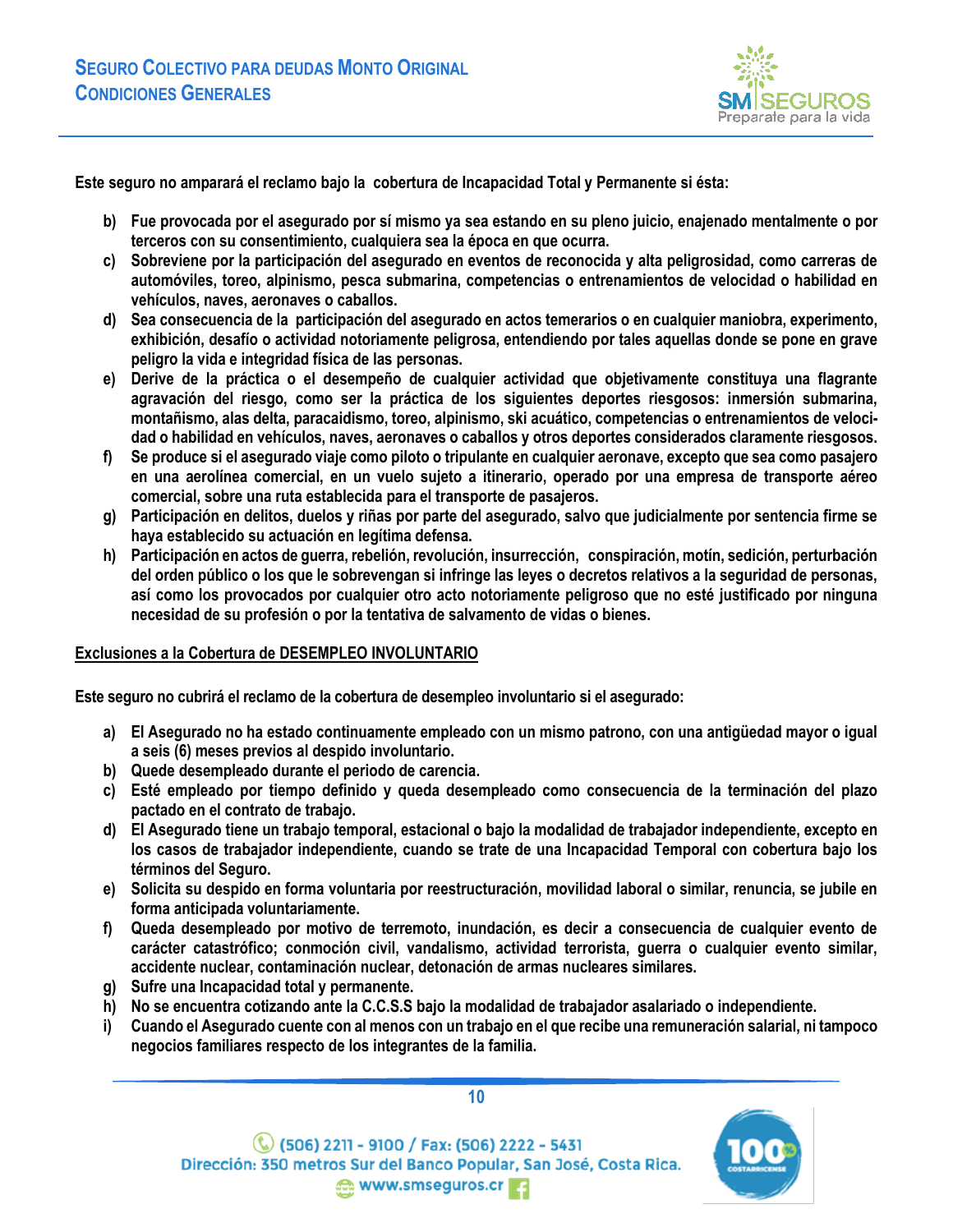

- **j) En el caso de trabajadores independientes, cuando no se encuentren inscritos como contribuyente ante el Ministerio de Hacienda.**
- **k) Es despedido mientras se encuentre laborando fuera del territorio costarricense por más de noventa (90) días naturales. Esta exclusión no aplicará si las causas por la cuales el Asegurado deja el territorio costarricense es:**
	- **1. Trabajar en una embajada o consulado costarricense.**
	- **2. Si la empresa para la cual trabaja está registrada en Costa Rica y lo envía a laborar con la compañía matriz o subsidiaria.**
- **l) Pérdida del empleo del Asegurado, notificada por el empleador previo a la fecha de inicio de la vigencia del Seguro.**
- **m) Se encuentra incapacitado por maternidad.**
- **n) Es despedido por su patrono sin responsabilidad patronal.**
- **o) El periodo de desempleo no supera el deducible.**
- **p) Se ve afectado por una suspensión del contrato de trabajo, según lo define el artículo 74 del Código de Trabajo.**
- **q) Si el asegurado sufre disminución de ingresos.**
- **r) Si el contrato de trabajo del asegurado no es renovado.**

### **Exclusiones a la Cobertura de INCAPACIDAD TEMPORAL – ASALARIADOS y DESEMPLEO INVOLUNTARIO (Sólo en el caso de Trabajador Independiente)**

- **a) Queda incapacitado durante el período de deducible o carencia señalado en el Certificado de Seguro.**
- **b) Una Incapacidad Temporal que no transcurra de forma consecutiva, por un plazo igual o mayor a treinta (30) días naturales.**
- **c) Si la Incapacidad es por Licencia de Maternidad.**
- **d) El Asegurado no ha estado continuamente empleado con un mismo patrono, con una antigüedad mayor o igual a seis (6) meses previos a la condición de Incapacidad Temporal.**
- **e) El Asegurado tiene un trabajo temporal, estacional o independiente.**
- **f) Sufre una Incapacidad total y permanente.**
- **g) No se encuentra cotizando ante la C.C.S.S.**

**Adicionalmente, no se brindará cobertura cuando la Incapacidad temporal del trabajador asalariado o independiente sea consecuencia directa o indirecta de uno de los siguientes hechos:**

- **h) Lesiones, defectos físicos o limitaciones sufridas por el Asegurado como consecuencia de Accidentes ocurridos con anterioridad al inicio de vigencia del Seguro.**
- **i) Intento de suicidio o lesiones causadas así mismo por el Asegurado, ya sea que se encuentre en estado de cordura o demencia.**
- **j) Tratamientos médicos o quirúrgicos que no sean necesarios en razón del accidente amparado por este seguro, infecciones bacterianas (salvo: infecciones piogénicas que acontezcan como consecuencia de una herida accidental).**
- **k) Accidentes que sufra el Asegurado por actos de guerra (declarada o no), guerra civil, invasión, fisión nuclear, epidemias e infecciones. Igualmente se encuentra excluida la incapacidad que sea consecuencia de la prestación del servicio militar, naval, aéreo o de policía.**
- **l) Accidentes que sufra el Asegurado por el uso de cualquier nave aérea en calidad de piloto, estudiante de pilotaje, mecánico de vuelo o miembro de tripulación.**



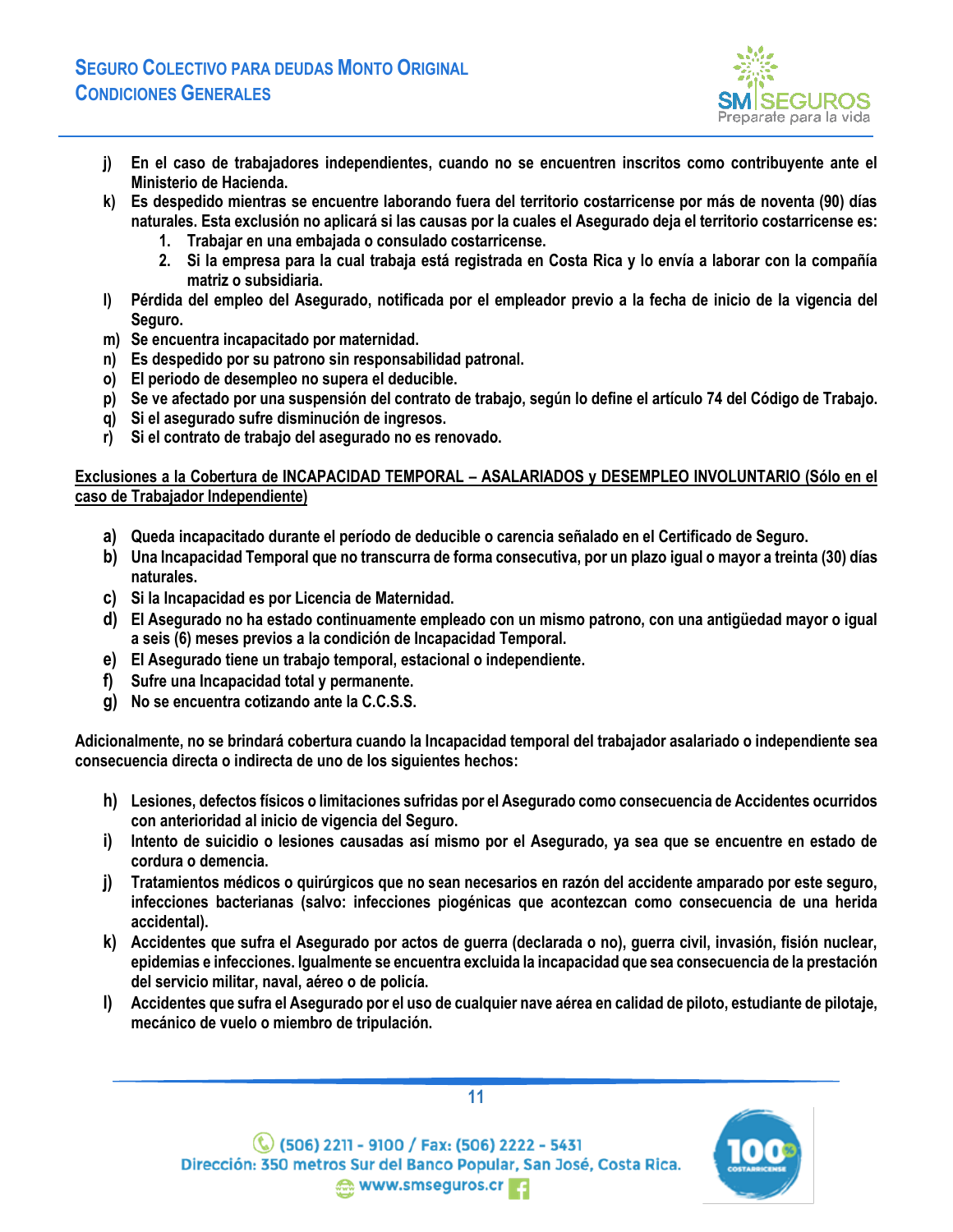

- **m) Accidentes que sufra el Asegurado cuando viaje como pasajero en aeronaves que no pertenezcan a una compañía de transporte aéreo con itinerarios debidamente publicados y autorizada para el transporte de pasajeros por la autoridad gubernamental constituida y con jurisdicción sobre la aviación civil del país de su registro.**
- **n) Cuando voluntariamente el Asegurado se encuentre bajo la influencia de estupefacientes, alucinógenos, drogas tóxicas o heroicas, cuya utilización no haya sido requerida por prescripción médica.**
- **o) Cirugía estética para fines de embellecimiento.**
- **p) Práctica, entrenamiento o participación en deportes o actividades tales como pero no limitadas a espeleología, buceo, alpinismo o escalamiento de montañas, paracaidismo planeadores, cometas, motociclismo, deportes de invierno o cualquiera que se considere como de alto riesgo y la práctica o entrenamiento de deportes a nivel profesional.**
- **q) Producida por la participación del Asegurado en trabajos bajo el agua o la tierra, fabricación y/o manipulación de explosivos, municiones y fuegos artificiales.**
- **r) Accidentes ocurridos como consecuencia de liberación súbita de energía atómica, radiación nuclear o contaminación radioactiva (controlada o no).**
- **s) Producida como consecuencia de actividades terroristas atómicas, biológicas o químicas.**
- **t) Actos delictivos o contravencionales de acuerdo a la ley penal, en los que participe directa o indirectamente el Asegurado.**
- **u) Pruebas o carreras de velocidad, resistencia o seguridad de vehículos de cualquier tipo.**
- **v) Cualquier enfermedad mental de cualquier tipo y sus consecuencias, tales como estrés, ansiedad, depresión o desordenes, nerviosos.**
- **w) Enfermedades preexistentes, que hayan sido diagnosticadas con anterioridad a la fecha de inicio de vigencia del seguro y en virtud de las cuales el Asegurado sea incapacitado dentro de los (24) veinticuatro meses siguientes a la fecha de inicio de dicha vigencia.**
- **x) Evenenamiento de cualquier origen o naturaleza, excepto si se demuestra que fue accidental.**

# **IV. LÍMITACIONES O RESTRICCIONES A LAS COBERTURAS**

<span id="page-11-1"></span><span id="page-11-0"></span>**7.- ALCANCE TERRITORIAL:** La cobertura de este seguro se extiende a todos los países, excepto la cobertura de desempleo involuntario que opera solo en territorio costarricense.

<span id="page-11-2"></span>**8.- SUMA ASEGURADA**: El monto de seguro es el monto original de las deudas contraídas por los asegurados, que deberá ser aceptado expresamente por LA ASEGURADORA e indicado como cobertura en el certificado individual de seguro.

Se entiende para efecto de este contrato como monto original la suma por la que se otorgó el crédito.

Para el caso de la cobertura de DESEMPLEO INVOLUNTARIO e INCAPACIDAD TEMPORAL – ASALARIADO, el límite máximo de indemnización será de 3, 6, 9 o 12 cuotas mensuales del crédito, cuyo monto máximo será el indicado en las Condiciones Particulares y/o Certificado de Seguro.

La suma asegurada podrá ser incrementada en cualquier momento, por nuevas operaciones que suscriba el asegurado con el TOMADOR DEL SEGURO, siempre y cuando sean reportadas a LA ASEGURADORA, el asegurado diligencie la solicitud de

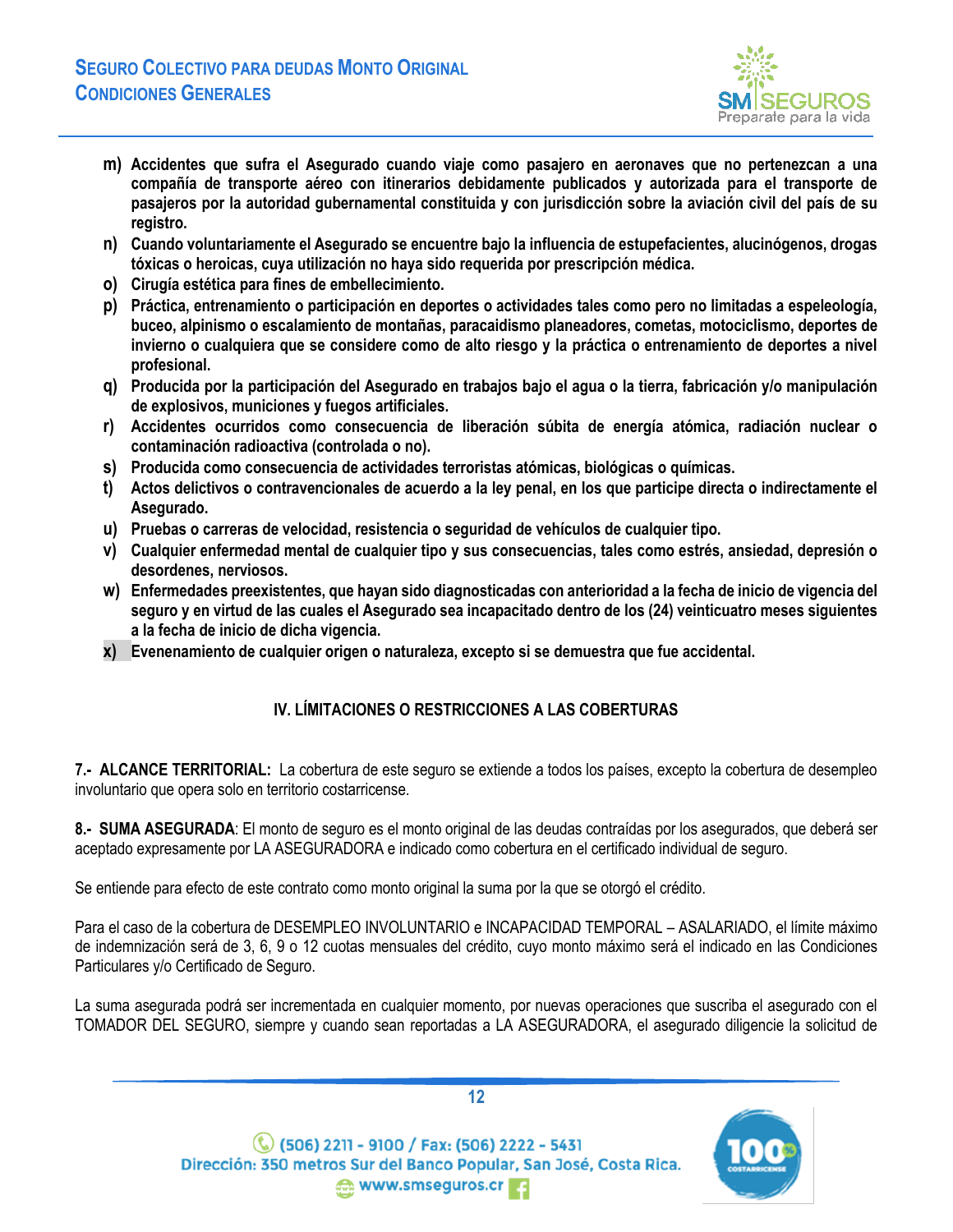

inclusión correspondiente, cumpla con los requisitos de asegurabilidad establecidos por LA ASEGURADORA y esta lo autorice expresamente.

<span id="page-12-0"></span>**9.- MONTO MÁXIMO DE SEGURO:** En ningún caso la suma asegurada por asegurado deberá exceder el límite máximo de cobertura por persona consignado en las condiciones particulares del contrato.

El monto total indemnizable por parte de LA ASEGURADORA por concepto de varias reclamaciones formuladas por la ocurrencia de un mismo evento durante la vigencia del seguro, no excederá del límite agregado de responsabilidad anual. Este límite opera, como único combinado para todas las pólizas de seguros de personas que tenga el TOMADOR DEL SEGURO contratadas con LA ASEGURADORA y será estipulado en las condiciones particulares de cada póliza.

LA ASEGURADORA llevará un control estricto para evitar que la suma asegurada por asegurado exceda ese límite. En el caso de que por alguna razón el límite fuere excedido, LA ASEGURADORA deberá informar de esa situación al asegurado, así como reintegrarle las primas pagadas en exceso.

Sin embargo, en el caso de la cobertura de desempleo involuntario el monto máximo Indemnizable por asegurado no podrá exceder el estipulado en las condiciones particulares.

En caso que el Asegurado cuente con dos o más créditos, el pago de la cobertura no podrá exceder el monto máximo de seguro estipulado en las Ccondiciones particulares. La cobertura se podrá reactivar para el mismo asegurado, siempre y cuando cumpla con la condición de empleado permanente, siendo sujeto al períodos de carencia y deducible.

<span id="page-12-1"></span>**10.- DISPUTABILIDAD:** Las coberturas contratadas serán disputables por el plazo máximo de dos (2) años con relación a cualquier Asegurado por enfermedades preexistentes, declaraciones reticentes o inexactas, de conformidad con lo establecido en el artículo 91 de la Ley 8956.

La ASEGURADORA aplicará los plazos de disputabilidad establecidos en el siguiente cuadro, de conformidad con los montos asegurados que ahí se indican:

| Monto asegurado                       | Plazo de<br>disputabilidad |
|---------------------------------------|----------------------------|
| $\phi$ 0 a $\phi$ 1.000,000           | 0 meses                    |
| $\phi$ 1.000.001 a $\phi$ 5.000.000   | 6 meses                    |
| $\phi$ 5.000,001 a $\phi$ 75 millones | 1 año                      |
| ¢ 75.000.001 o más                    | 2 años                     |

Sin perjuicio de lo anterior, cuando la causa de la muerte fuera a consecuencia directa o indirecta del Síndrome de Inmunodeficiencia Adquirida (SIDA), este seguro no pagará suma alguna por cualquier reclamo que se presente bajo esta condición durante el periodo de disputabilidad de dos (2) años, contabilizado a partir de la fecha de inclusión del asegurado.

Para cada aumento de monto asegurado se reinicia el período de disputabilidad y suicidio, por el incremento correspondiente.

Transcurridos los períodos indicados, el beneficio de muerte será indisputable excepto por falta de pago de la prima.

 $\mathbb{C}$  (506) 2211 - 9100 / Fax: (506) 2222 - 5431 Dirección: 350 metros Sur del Banco Popular, San José, Costa Rica. www.smseguros.cr

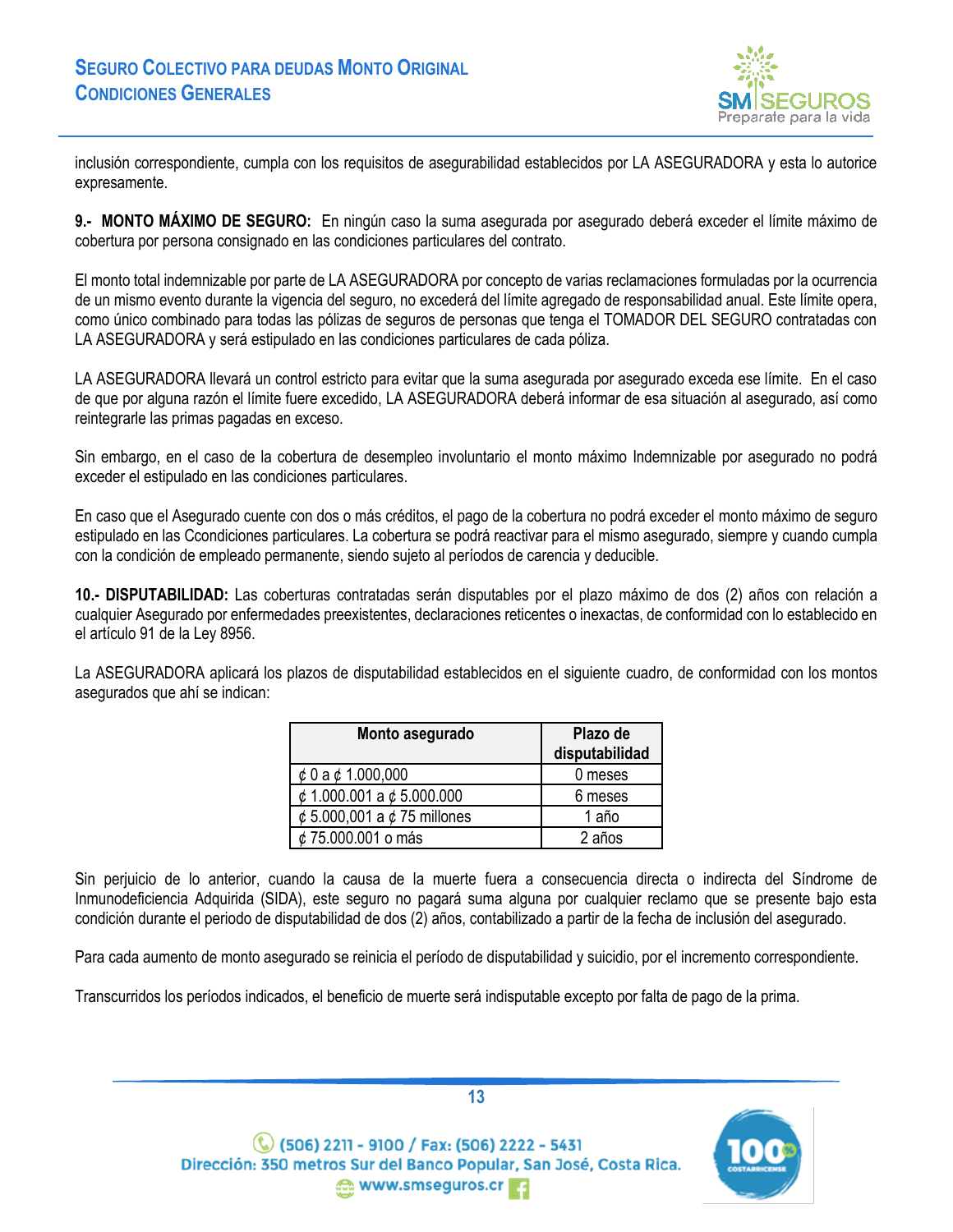

<span id="page-13-0"></span>**11.- SUICIDIO:** Si un asegurado comete suicidio durante el primer año de estar asegurado en esta póliza, sea que estuviere o no en pleno uso de sus facultades mentales al momento del suceso, LA ASEGURADORA sólo estará obligada a devolver las primas no devengadas menos los gastos ocasionados. Ese reintegro se hará al TOMADOR DEL SEGURO o a los beneficiarios designados en el caso de que el pago de la prima corresponda al Asegurado.

<span id="page-13-1"></span>**12.- BENEFICIARIO***:* El beneficiario de esta póliza será el tomador del seguro. Ello le confiere el derecho al pago de una cantidad hasta por el equivalente al saldo insoluto del crédito o el pago de la cuota mensual del crédito en el caso de la cobertura de desempleo involuntario, pero sin exceder de la suma asegurada convenida.

El remanente se pagará al asegurado, sus beneficiarios o a su sucesión según se detalla en el artículo siguiente.

Si el beneficiario lo es en razón de un crédito a favor del asegurado, su beneficio se limitará al saldo insoluto de la deuda incluyendo intereses generados al momento del siniestro, según el contrato de crédito y la certificación contable correspondiente pero sin exceder la suma asegurada convenida. Si la suma asegurada convenida excede el beneficio indicado, el remanente se pagará al asegurado, a sus beneficiarios distintos del acreditante o a sus herederos, según corresponda.

<span id="page-13-2"></span>**13.- BENEFICIARIOS EN CASO DE REMANENTE:** Los beneficiarios de esta póliza en caso de haber un remanente serán, en orden excluyente:

- a) Los expresamente señalados por el asegurado.
- b) Los herederos legales del asegurado en caso de no haber designado, que éstos hayan premuerto o la designación se torne ineficaz o el seguro quede sin beneficiarios por cualquier causa.

Si designare a dos o más beneficiarios, se entenderá que lo son por partes iguales y con derecho a acrecer, salvo mención en contrario.

Cuando se nombre a un beneficiario menor de edad, su representación se estará a lo dispuesto para la autoridad parental o tutela, según lo regulado en los artículos 140 y 175 del Código de Familia, siguientes y concordantes.

## **Advertencia:**

En el caso de que se desee nombrar beneficiarios a menores de edad, no se debe señalar a un mayor de edad como representante de los menores para efecto de que, en su representación, cobre la indemnización.

Lo anterior porque las legislaciones civiles previenen la forma en que debe designarse tutores, albaceas, representantes de herederos u otros cargos similares y no consideran al contrato de seguro como el instrumento adecuado para tales designaciones.

La designación que se hiciera de un mayor de edad como representante de menores beneficiarios, durante la minoría de edad de ellos, legalmente puede implicar que se nombra beneficiario al mayor de edad, quien en todo caso sólo tendría una obligación moral, pues la designación que se hace de beneficiarios en un contrato de seguro le concede el derecho incondicionado de disponer de la suma asegurada.

## <span id="page-13-3"></span>**14. - CAMBIO DE BENEFICIARIOS**

El Asegurado podrá en cualquier tiempo hacer nueva designación de beneficiario siempre que la póliza esté en vigor y no haya restricción legal en contrario. Para este efecto, el Asegurado hará una notificación escrita a LA ASEGURADORA, en el formulario que le será suministrado en las oficinas de Seguros del Magisterio. En caso de que la notificación no se reciba oportunamente, se

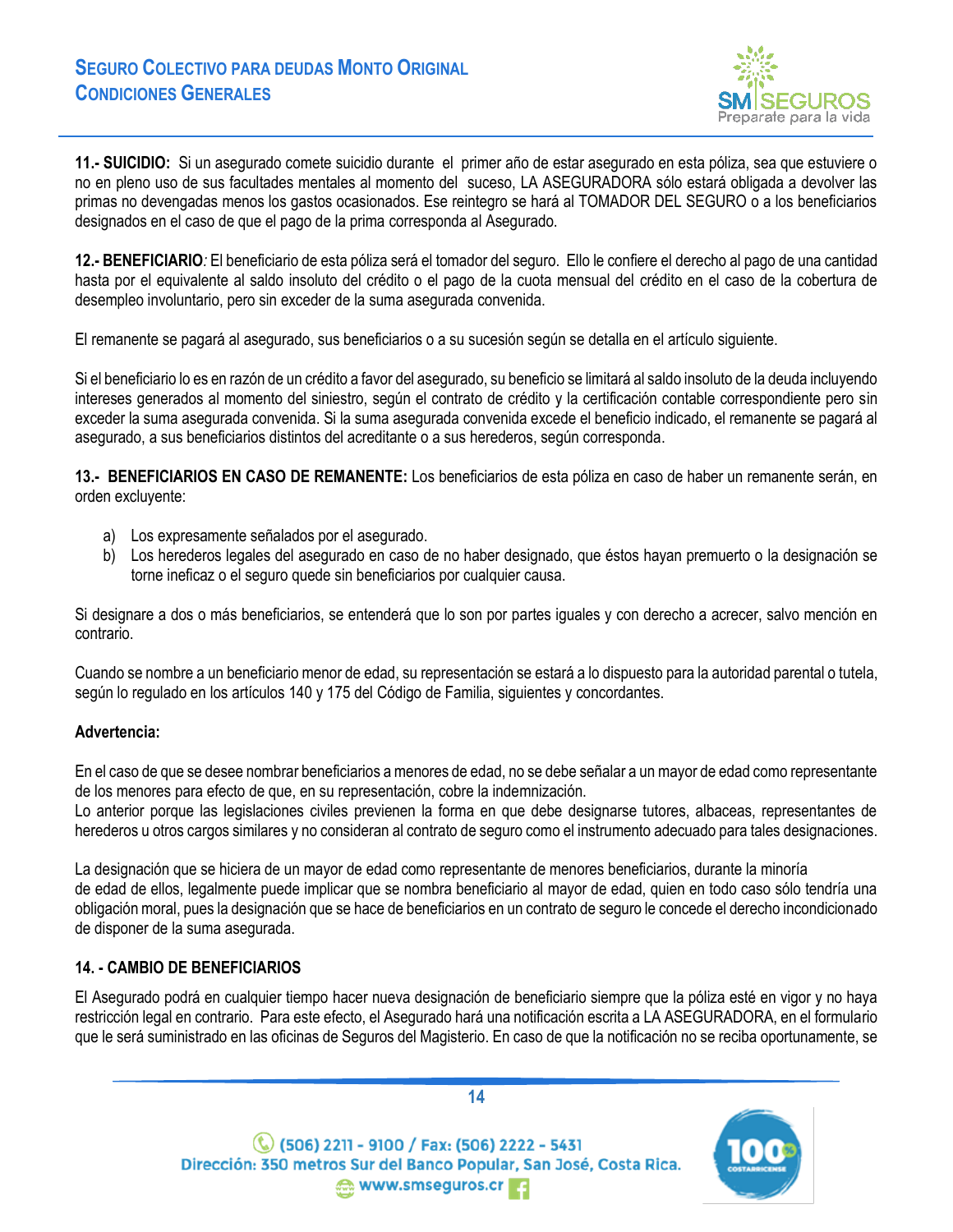

conviene que LA ASEGURADORA pagará el importe del seguro al último beneficiario del que haya tenido conocimiento, sin responsabilidad alguna de su parte.

LA ASEGURADORA pagará válidamente a los beneficiarios registrados en esta póliza, y con ello quedará liberada de sus obligaciones, pues no le será oponible ningún cambio de beneficiario, realizado en testamento o fuera de él, que no le hubiese sido notificado con anterioridad a la ocurrencia del siniestro.

### **V. OBLIGACIONES DE LAS PARTES Y TERCEROS RELEVANTES**

### <span id="page-14-1"></span><span id="page-14-0"></span>**15.-OBLIGACIONES DE LAS PARTES Y BENEFICIARIOS:**

### **1.- OBLIGACIONES DE LA ASEGURADORA:** La ASEGURADORA deberá:

a) Entregar en el medio designado por el asegurado para recibir notificaciones un certificado individual de cobertura en el que se especificará la descripción y monto de cada una de las coberturas contratadas, así como la información que se indica en la cláusula 50.

b) Notificar al asegurado cualquier decisión que tenga por objeto la rescisión o nulidad de este contrato, para que estén en posibilidad de hacer valer las acciones conducentes a la salvaguarda de sus intereses.

c) Entregar a los integrantes del grupo asegurable y a la persona asegurada idéntica información, en iguales términos y condiciones como si se tratara de un contrato de seguro individual, en especial, las cláusulas de disputabilidad y exclusiones de la póliza.

El incumplimiento de lo anterior, generará la ineficacia de la aplicación de esas cláusulas frente a la persona asegurada.

d) Entregar al TOMADOR, previo al vencimiento de la póliza, en un plazo de un mes el reporte completo de los datos de los asegurados que conforman el grupo asegurado; información que deberá ser validada por el TOMADOR.

#### **2.- OBLIGACIONES DEL TOMADOR:**

a) Pagar la prima de acuerdo con lo dispuesto en este contrato.

b) Declarar todas aquellas circunstancias que puedan influir en la valoración del riesgo, así como aquellas que lo agraven.

c) Comunicar dentro del plazo establecido en la cláusula 24 el acaecimiento del siniestro a LA ASEGURADORA, así como cuando corresponda según la cobertura, aportar la documentación exigida para obtener la indemnización correspondiente.

#### <span id="page-14-2"></span>**16.- OBLIGACION DE DECLARAR EL RIESGO**

El TOMADOR DEL SEGURO y los asegurados, individualmente considerados están obligados a declarar a LA ASEGURADORA todos los hechos y circunstancias por él conocidas y que razonablemente pueda considerar relevantes en la valoración del riesgo.

En tal orden de ideas, el contrato se celebra con base en los datos facilitados por EL TOMADOR DEL SEGURO y/o Asegurado, en la declaración sobre el estado de salud, domicilio, profesión, ocupación y demás datos contenidos en los cuestionarios suministrados por LA ASEGURADORA, todo lo cual ha determinado la aceptación del riesgo y el cálculo de la prima correspondiente.



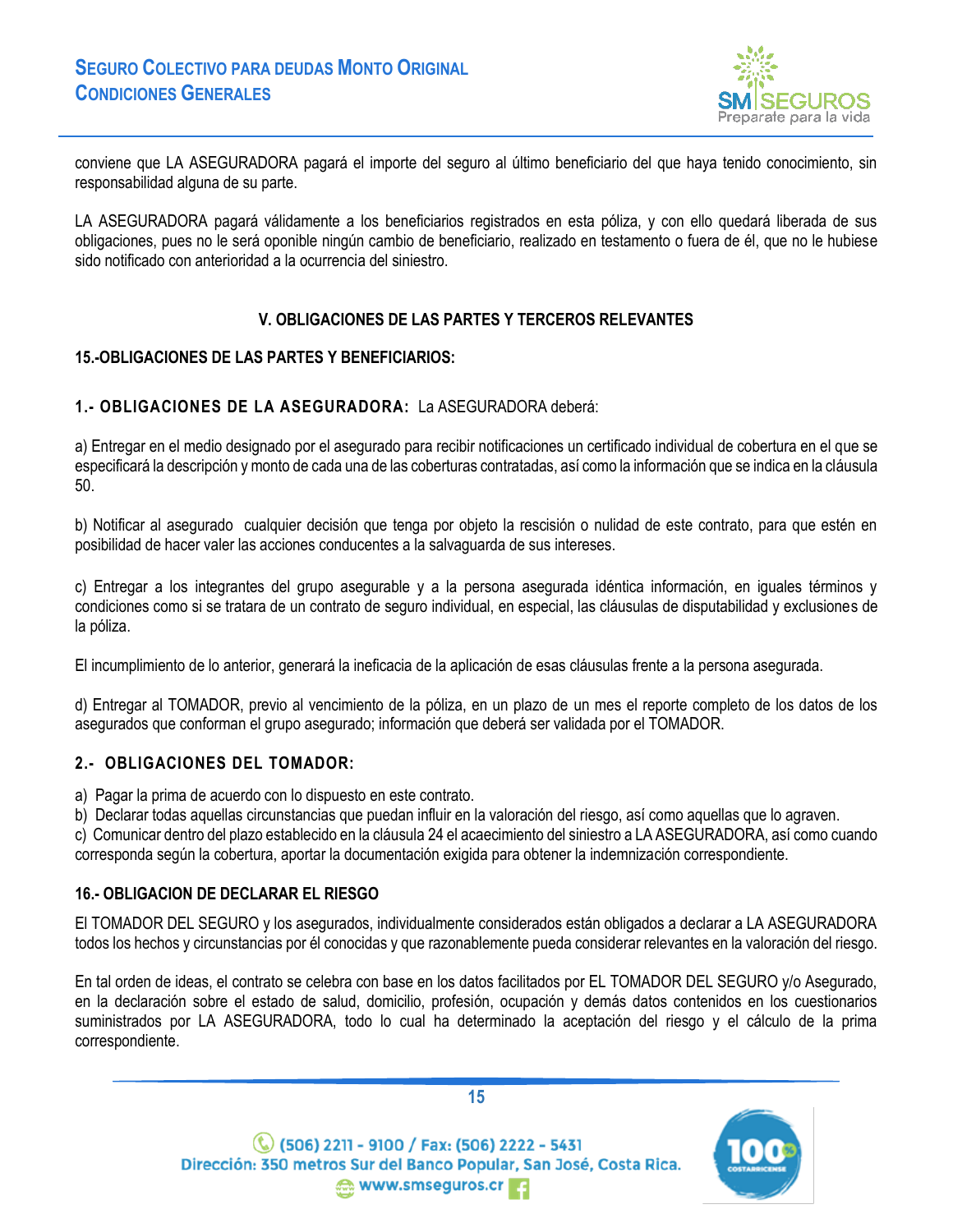

<span id="page-15-0"></span>**17.- OMISIONES, DECLARACIONES RETICENTES O FALSAS:** La omisión, la reticencia o la falsedad intencional del TOMADOR o los asegurados sobre los hechos o circunstancias que, si hubiesen sido conocidas por LA ASEGURADORA, la hubieren retraído de celebrar el contrato o inducido a estipular condiciones más onerosas, producen su nulidad absoluta o relativa según corresponda.

LA ASEGURADORA retendrá las primas pagadas hasta el momento en que tuvo conocimiento del vicio.

Si la omisión o inexactitud no son intencionales, se procederá según se indica:

**a)** LA ASEGURADORA tendrá un mes a partir de que conoció la situación para proponer al tomador la modificación del contrato, lo que será efectivo a partir del momento en que se conoció el vicio.

Si la propuesta no es aceptada en el término de quince días hábiles después de su notificación LA ASEGURADORA podrá, dentro de los siguientes quince días hábiles, dar por terminado el contrato conservando la prima devengada al momento que se notifique la decisión.

**b)** Si LA ASEGURADORA demuestra que de conocer la condición real del riesgo no lo hubiera asegurado podrá rescindir el contrato, en el plazo de un mes desde que conoció el vicio, reintegrando al tomador la prima no devengada al momento de la rescisión.

El derecho del asegurador de proceder conforme a los incisos a) y b) caducará una vez transcurridos los plazos señalados quedando convalidado el vicio.

Las sanciones contempladas en este artículo no se aplican si LA ASEGURADORA antes de celebrarse el contrato, ha conocido o debido conocer los hechos o circunstancias sobre los que versan los vicios de la declaración, o sí, ya celebrado el contrato, se dedica a subsanarlo o los acepta expresa o tácitamente.

<span id="page-15-1"></span>**18.- EFECTO DEL SINIESTRO EN CASO DE OMISIONES, DECLARACIONES RETICENTES O FALSAS:** Si el siniestro ocurre antes de la modificación o rescisión del contrato, LA ASEGURADORA deberá rendir la prestación debida cuando el vicio no pueda reprocharse a EL TOMADOR.

En caso de que la reticencia o inexactitud sea atribuible AL TOMADOR, LA ASEGURADORA brindará la prestación proporcional que le correspondería en relación con la prima pagada y aquella que debió haberse pagado si el riesgo hubiera sido correctamente declarado.

Si LA ASEGURADORA demuestra que de conocer la condición real del riesgo no hubiera suscrito el contrato, quedará liberada de su prestación y retendrá las primas pagadas o reintegrará las no devengadas, según el vicio sea o no atribuible a la persona asegurada respectivamente.

<span id="page-15-2"></span>**19.-OBLIGACIONES DE LOS BENEFICIARIOS:** Presentar la documentación exigida por LA ASEGURADORA para obtener la indemnización respectiva.

<span id="page-15-3"></span>**20.- DERECHOS Y DEBERES DEL ASEGURADO:** El asegurado y el beneficiario tienen derecho a exigir que LA ASEGURADORA pague al beneficiario el importe de la cobertura amparada por el seguro.

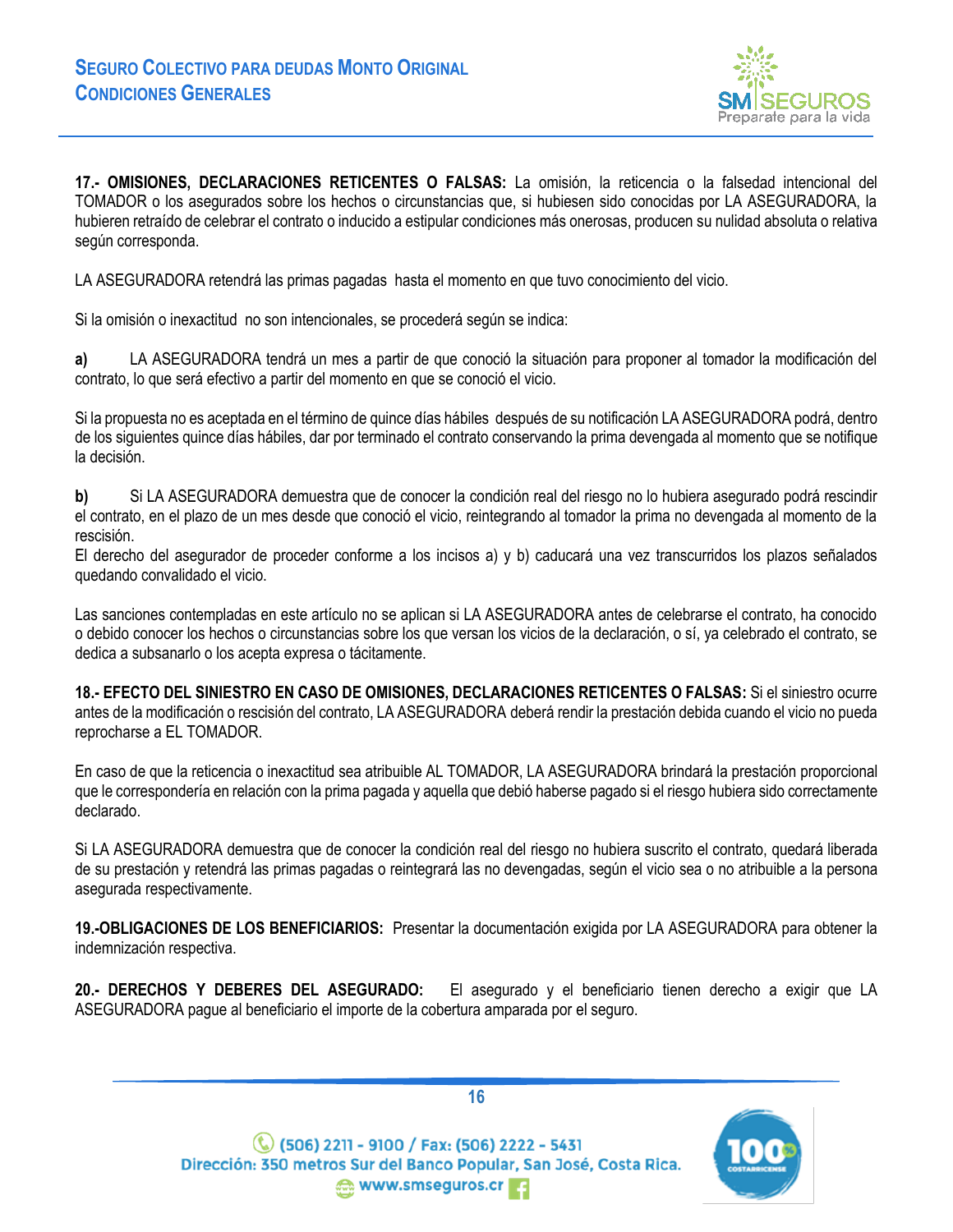

El asegurado o su beneficiario deben informar a LA ASEGURADORA su domicilio en forma exacta, para que llegado el caso, les notifiquen las decisiones indicadas en el inciso 1 del punto b de la cláusula 15.

En caso de optar por los beneficios de esta cobertura el Tomador deberá justificar debidamente la indemnización reclamada y proporcionar las pruebas que la Aseguradora estime necesarias para demostrar, en forma clara y precisa el siniestro ocurrido.

Durante la vigencia del contrato, el Asegurado deberá brindar toda la colaboración que se encuentre a su alcance y que sea requerida por la Aseguradora.

## <span id="page-16-0"></span>**21.- INEXACTITUD EN LA DECLARACIÓN DE LA EDAD**

Si respecto a la edad del Asegurado se comprobase inexactitud en la solicitud de inclusión o declaración de asegurabilidad, se aplicarán las siguientes normas:

- 1. Si la edad verdadera ESTA FUERA DE LOS LÍMITES AUTORIZADOS POR LA TARIFA DE LA ASEGURADORA, el contrato se considerará nulo. LA ASEGURADORA está obligada a informar al asegurador las edades límites a las que este inciso hace referencia previa a la suscripción del contrato.
- 2. Si la edad verdadera es mayor que la declarada, el seguro se reducirá en la proporción necesaria para que su valor guarde relación matemática con la prima anual percibida por LA ASEGURADORA.
- 3. Si la edad verdadera es menor, el valor asegurado se aumentará en la misma proporción establecida en el numeral anterior.

## **VI. ASPECTOS RELACIONADOS CON LA PRIMA**

<span id="page-16-2"></span><span id="page-16-1"></span>**22.- FORMA, PERIODICIDAD Y LUGAR DE PAGO DE PRIMAS:** Las primas deben ser pagadas por anualidades anticipadas, pero pueden fraccionarse en pagos semestrales, trimestrales o mensuales. Su cancelación se hará en las oficinas principales de LA ASEGURADORA o en lugares que ésta designe, dentro de los plazos estipulados al efecto en las condiciones particulares de esta póliza.

<span id="page-16-3"></span>**23.- PLAZO DE GRACIA:** Se concederá un plazo de gracia de treinta días naturales para la cancelación de la prima subsiguiente a la primera, cualquiera que sea la forma de pago convenida y no tendrá recargo de intereses.

Durante el plazo de gracia, se considera el seguro en vigor y si ocurre algún siniestro, LA ASEGURADORA otorgará la indemnización, previa deducción de la prima causada o pendiente de pago por la renovación del seguro.

Si la prima no es pagada antes de vencerse el plazo de gracia, LA ASEGURADORA procederá según lo dispuesto en el artículo 37 de la Ley 8956.

## **VII. PROCEDIMIENTO DE NOTIFICACION Y ATENCION DE RECLAMOS POR SINIESTROS**

<span id="page-16-5"></span><span id="page-16-4"></span>**24.-AVISO DE SINIESTRO**: EL TOMADOR DEL SEGURO o el Asegurado según el caso, deberán dar a aviso a LA ASEGURADORA de toda lesión, pérdida o muerte que pueda dar origen a una reclamación comprendida en los términos de esta



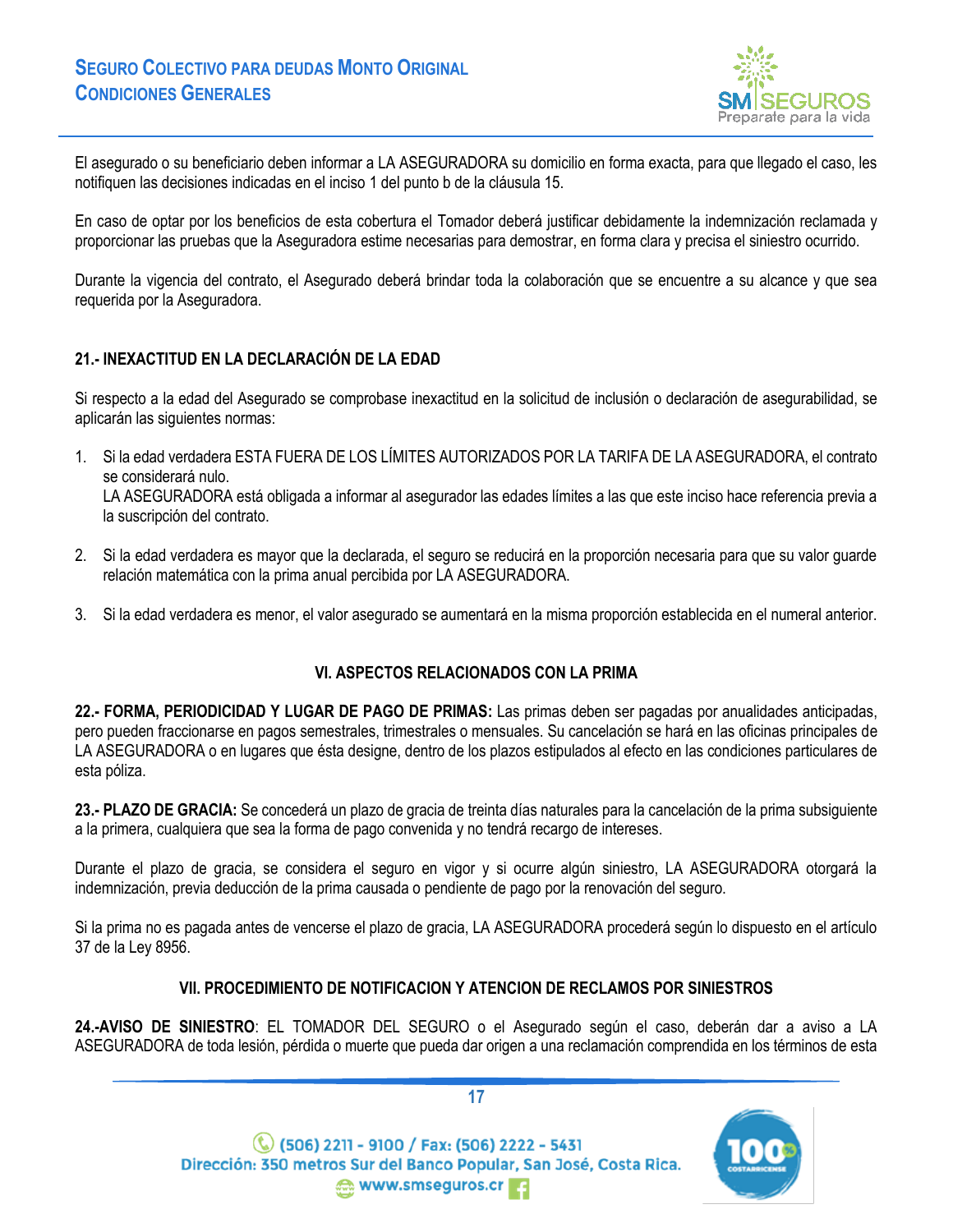

póliza, dentro de los treinta (30) días naturales siguientes a la fecha en que haya conocido o debido conocer los hechos que dan lugar a la reclamación, salvo caso de fuerza mayor, en cuya hipótesis y previa comprobación, el plazo se entenderá prorrogado por los días en que haya durado tal impedimento.

En el caso de la cobertura de desempleo involuntario deberá comunicar dentro del plazo de 15 días hábiles siguientes a que el asegurado quedo desempleado, el acaecimiento del siniestro a la Aseguradora.

Si el asegurado no puede realizar personalmente el aviso, podrá hacerlo mediante un apoderado debidamente facultado, de conformidad con lo dispuesto en los artículos 1251, siguientes y concordantes del Código civil.

En caso de no cumplirse con este requisito por mediar dolo, culpa grave del asegurado o beneficiario, o se genere un daño irreparable, la responsabilidad de LA ASEGURADORA con respecto del TOMADOR o asegurado emanada de esta póliza, cesará una vez transcurrido el último día del referido plazo.

El asegurado a petición de LA ASEGURADORA deberá hacer todo lo que esté a su alcance para permitirle la investigación del siniestro.

LA ASEGURADORA pagará la indemnización respectiva una vez cumplido el procedimiento que se detalla en las cláusulas 26 y 27 siguientes.

### <span id="page-17-0"></span>**25.- PROCEDIMIENTO EN CASO DE INCAPACIDAD TOTAL Y PERMANENTE**

Producida la incapacidad total y permanente del asegurado, ésta deberá ser notificada a LA ASEGURADORA en el formulario por ella suministrado dentro de los treinta días naturales siguientes a la fecha en que se haya diagnosticado.

Si el asegurado no puede realizar personalmente el aviso, podrá hacerlo mediante un apoderado debidamente facultado, de conformidad con lo dispuesto en los artículos 1251, siguientes y concordantes del Código civil, o mediante la designación de un curador, nombrado de conformidad con el artículo 230, siguientes y concordantes del Código de Familia.

El asegurado deberá proporcionar a LA ASEGURADORA todos los antecedentes médicos y exámenes que obren en su poder, autorizar a LA ASEGURADORA para requerir de sus médicos tratantes todos los antecedentes que ellos posean, y está obligado a someterse a los exámenes y pruebas que LA ASEGURADORA solicite para efectos de determinar y verificar la efectividad de la incapacidad total y permanente y la fecha en que ésta se haya producido.

El costo de estos exámenes y pruebas será de cargo de LA ASEGURADORA.

La negativa del asegurado de someterse a los exámenes requeridos por LA ASEGURADORA la autoriza a rechazar la reclamación por ese solo hecho, a partir de la fecha de la negativa, circunstancia que LA ASEGURADORA comunicará por escrito al contratante.

Para que haya lugar a indemnización por esta cobertura el porcentaje de pérdida de la capacidad laboral debe ser superior al 67%.

<span id="page-17-1"></span>**26.- PAGO DE LA INDEMNIZACIÓN**: LA ASEGURADORA brindará respuesta a toda gestión mediante resolución motivada y por escrito, entregada en el lugar o medio señalado para la atención de notificaciones, en un plazo máximo de treinta días naturales a partir de su recepción.



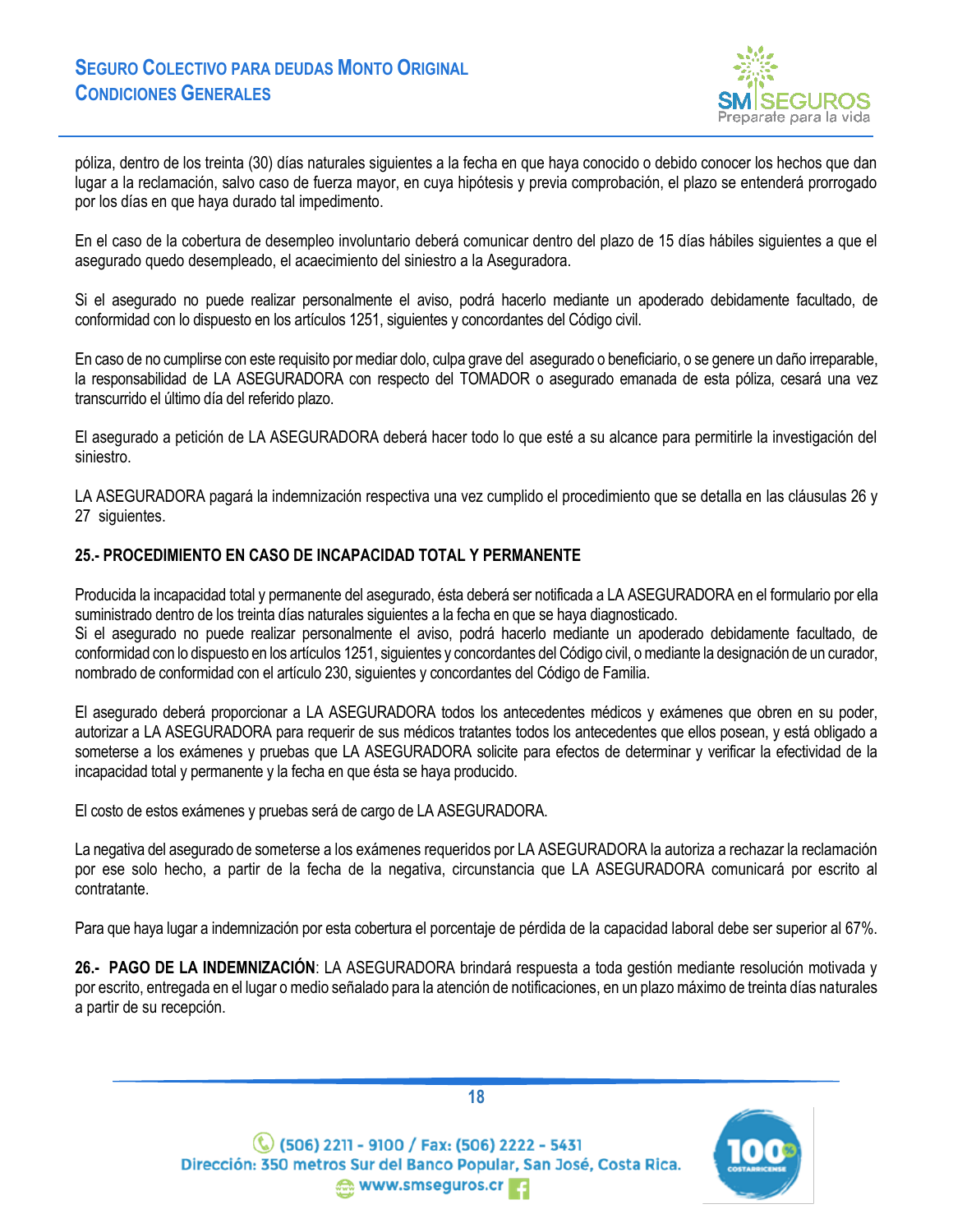

De igual forma, efectuará el pago de la indemnización correspondiente previa deducción de las primas o fracciones causadas o pendientes de pago por parte de EL TOMADOR DEL SEGURO, hasta completar la anualidad respectiva.

Los pagos correspondientes a las indemnizaciones de que trata esta póliza, serán hechos por LA ASEGURADORA después de recibir y aprobar la documentación completa, incluyendo las pruebas legales y médicas relativas al siniestro.

LA ASEGURADORA estará obligada a efectuar el pago del siniestro dentro de los treinta días naturales siguientes a la fecha en que el Asegurado o Beneficiario acredite, aún extrajudicialmente, su derecho ante LA ASEGURADORA y haya presentado la documentación exigida para ese efecto.

La obligación de indemnizar de LA ASEGURADORA se extinguirá si acredita que el TOMADOR o asegurado declararon, con dolo o culpa grave, en forma inexacta o fraudulenta hechos de que haber sido declarados correctamente podrían excluir, restringir o reducir esa obligación.

En idéntico sentido, si la reclamación y/o los documentos presentados para sustentarlos fuesen en alguna forma fraudulentos, si en apoyo de ellas se utilizan medios o documentos engañosos o dolosos, si el siniestro fuere causado voluntariamente por el asegurado o con su complicidad o por su culpa grave o inexcusable, se perderá todo derecho a indemnización.

La indemnización será pagadera al tomador del seguro, de conformidad con lo establecido en la cláusula 12 de estas Condiciones Generales.

En el caso de la cobertura de desempleo involuntario, una vez cumplido el período de carencia y el deducible, el derecho al beneficio mensual de esta cobertura dará inicio y se prolongará hasta un máximo de cinco (5) u once (11) meses de desempleo según el plan contratado, siempre que el Asegurado cumpla con lo dispuesto en la cláusula de Continuidad del Desempleo.

El beneficio mensual no admitirá fraccionamiento alguno y su derecho se tendrá al término de cada mes calendario, tomando como punto de referencia el primer día de desempleado.

El Asegurado deberá haber pagado en forma consecutiva la prima mensual durante los dos meses inmediatos y anteriores al mes en que se produzca la cesación del empleo. No obstante, para la modalidad contributiva, si el Asegurado paga la prima y esta no es trasladada por parte del Tomador del seguro, se procederá con la indemnización correspondiente una vez que se tenga la evidencia de tal hecho, procediendo a su vez la Aseguradora a cobrar la prima respectiva al Tomador.

Si hay desacuerdo en el monto de la indemnización, LA ASEGURADORA pagará la suma que haya reconocido, sin perjuicio de que se realice una valoración, según lo establecido en la cláusula 37 o que el Tomador del Seguro o el asegurado reclame la suma adicional por otras vías.

**En el recibo de pago, LA ASEGURADORA hará constar cuál es el monto en que no hay acuerdo.**

## <span id="page-18-0"></span>**27.- DOCUMENTACIÓN POR PRESENTAR:**

La documentación por presentar ya sea por el TOMADOR o el asegurado designados será de acuerdo con la cobertura de que se trate, según se indica a continuación.

#### **I) Muerte**

a) Formulario de reclamo suministrado por la Aseguradora, debidamente completo por el contratante.

(C) (506) 2211 - 9100 / Fax: (506) 2222 - 5431 Dirección: 350 metros Sur del Banco Popular, San José, Costa Rica. www.smseguros.cr

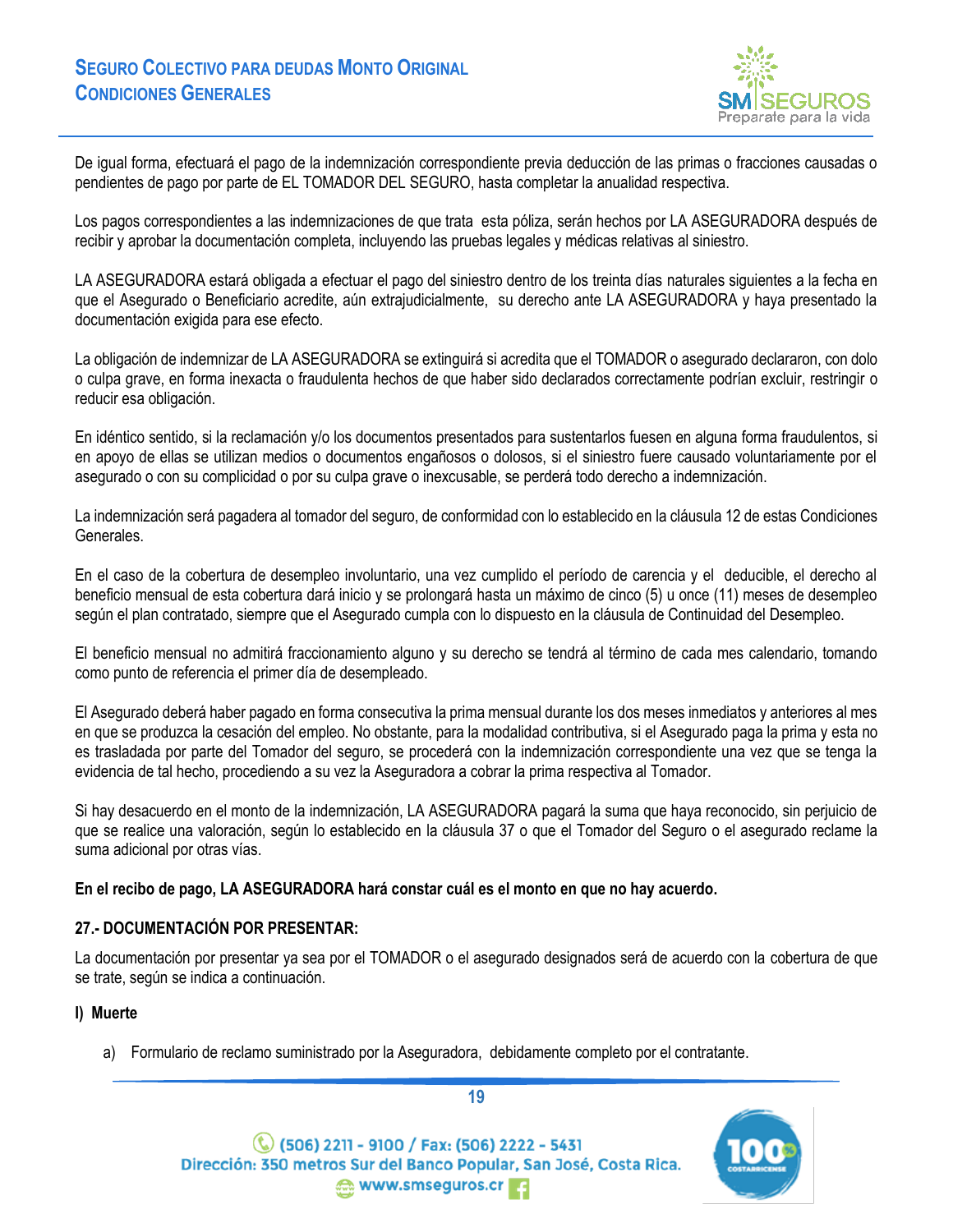

- b) Fotocopia de la cédula de identidad del fallecido.
- c) Certificado Original de Defunción Original, expedido por el Registro Civil que indique las causas de muerte del asegurado.
- d) Constancia o Certificación de Deudas, emitida por el TOMADOR donde se indique número de operación crediticia, fecha de formalización o aceptación del crédito, monto original y saldo pendiente de la deuda al momento del fallecimiento, fecha de inclusión del seguro.
- e) Autorización de los beneficiarios para solicitar historias clínicas del fallecido.
- Fotocopia de documento de identidad de los beneficiarios designados. Si alguno de éstos falleció, debe presentarse certificado de defunción extendido del Registro Civil.
- g) Constancia de nacimiento de los beneficiarios menores de edad, y fotocopia del documento de identidad de quien ostenta la patria potestad del menor.

### **II) Incapacidad Total y Permanente**

- a) Aviso del evento sujeto de cobertura a través del formulario de presentación de reclamos facilitado por LA ASEGURADORA.
- b) Original y fotocopia del documento de identidad vigente del Asegurado.
- **c)** Certificado original de incapacidad total y permanente emitido por la Comisión Calificadora competente, indicando el diagnóstico de incapacidad, la fecha a partir de cuándo es aprobada, el porcentaje de impedimento físico otorgado, y que el diagnóstico no es sujeto a revisión.
- d) Constancia o Certificación de Deudas, emitida por el TOMADOR donde se indique número de operación crediticia, fecha de formalización o aceptación del crédito, monto original y saldo pendiente de la deuda al momento de la incapacidad total y permanente y fecha de inclusión del seguro.
- e) Autorización para la solicitud de historias clínicas en los diferentes centros médicos donde ha sido atendido el Asegurado, si se encuentra en período de disputabilidad.

Producida la Incapacidad Total y Permanente del asegurado, deberá ser notificada a LA ASEGURADORA en el formulario por ella suministrado dentro de los treinta días naturales siguientes a la fecha en que se haya diagnosticado.

Si el asegurado no puede realizar personalmente el aviso, podrá hacerlo mediante un apoderado debidamente facultado, de conformidad con lo dispuesto en los artículos 1251, siguientes y concordantes del Código civil.

El asegurado deberá proporcionar a LA ASEGURADORA todos los antecedentes médicos y exámenes que obren en su poder, autorizar a LA ASEGURADORA para requerir de sus médicos tratantes todos los antecedentes que ellos posean, y está obligado a someterse a los exámenes y pruebas que LA ASEGURADORA solicite para efectos de determinar y verificar la efectividad de la incapacidad total y permanente y la fecha en que ésta se haya producido.

El costo de estos exámenes y pruebas será de cargo de LA ASEGURADORA.

La negativa del asegurado de someterse a los exámenes requeridos por LA ASEGURADORA la autoriza a rechazar la reclamación por ese solo hecho, a partir de la fecha de la negativa, circunstancia que LA ASEGURADORA comunicará por escrito al contratante.

Una vez que la condición de Incapacidad Total y Permanente esté suficientemente probada, el asegurado no deberá proveer más pruebas de ella ni someterse a exámenes futuros para demostrar que continúa en ese estado.

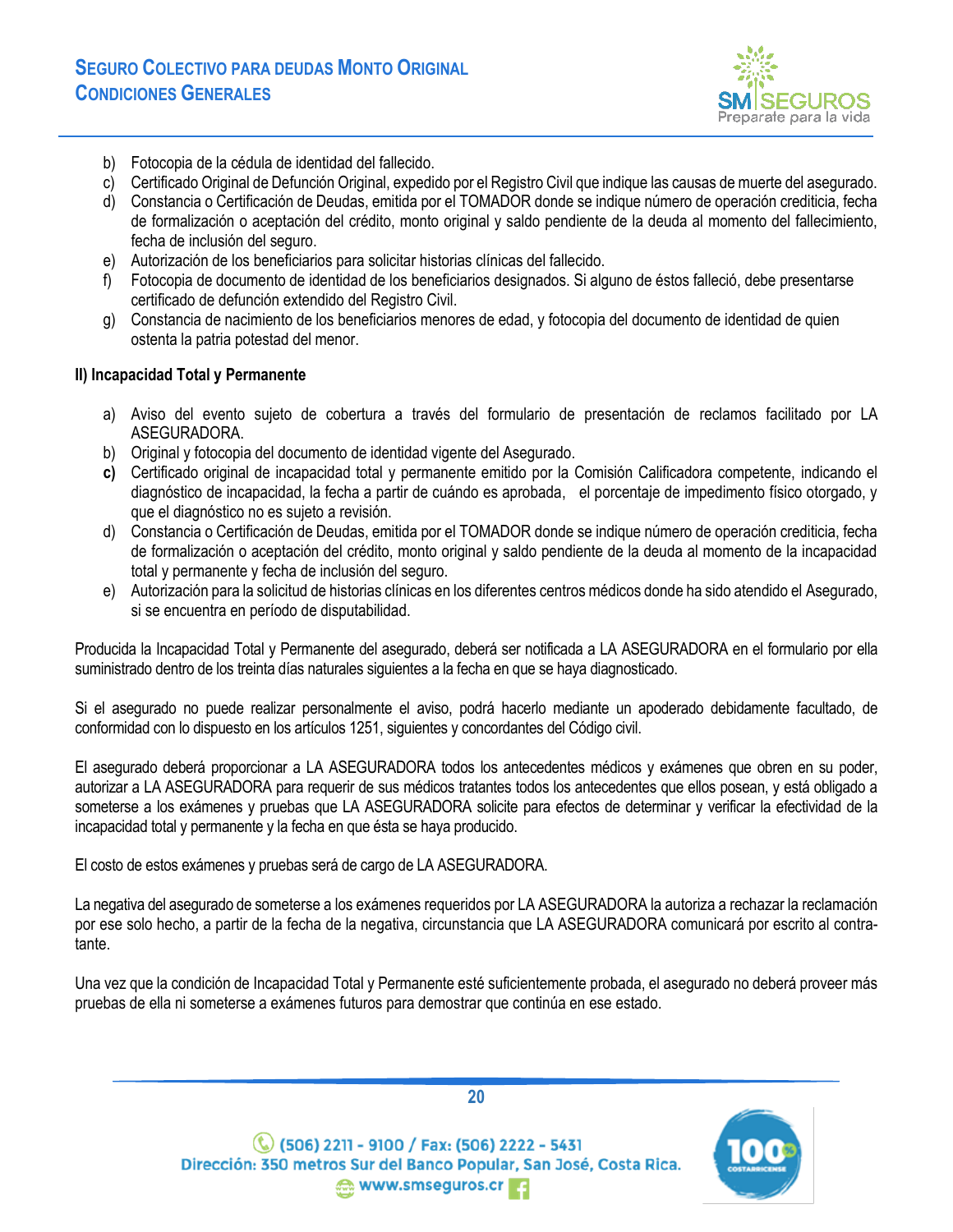

### **III) Desempleo involuntario.**

- a) Realizar el aviso de su condición de Desempleado o Incapacidad Temporal en el caso de Trabajadores Independientes, en un plazo no mayor a siete (7) días hábiles desde su ocurrencia y la misma deberá de ser entregada de forma escrita. Con el fin de tener información para este trámite la Aseguradora pone a disposición los siguientes medios de comunicación: Teléfono: (506) 2211-9100, Fax: (506) 2222-5431, Correo Electrónico[: indemnizaciones@smseguros.cr](about:blank)
- b) Completar el formulario de presentación de siniestros facilitado por la Aseguradora, el cual deberá ser completado por el Asegurado y entregado al Tomador o a LA ASEGURADORA.
- c) Fotocopia del documento de identidad del Asegurado por ambos lados.
- d) Copias de los comprobantes de los salarios pagados en los últimos seis (6) meses, o en su defecto constancia emitida por ex-patrono de los últimos seis (6) meses pagados.
- e) Original o copia certificada de la carta o constancia de despido.
- f) Estudio de cuotas emitido por la Caja Costarricense del Seguro Social (C.C.S.S.), donde se indique que el Asegurado ha estado cotizando para ese régimen, durante los seis (6) meses inmediatos anteriores al Despido o Incapacidad Temporal, según se trate de un Trabajador Asalariado o Independiente.
- g) Declaración del Asegurado de que no percibe otras remuneraciones.
- h) En caso de ser empleado copropietario, deberá presentar copia del expediente judicial en el cual se decretó la quiebra de la empresa.
- i) El Tomador deberá facilitar estados de cuenta del saldo insoluto de la deuda y certificado de la cuota mensual de la operación crediticia asociada a la cobertura.
- j) Certificación de contador público autorizado sobre los ingresos percibidos en los últimos 6 meses en caso de trabajador independiente.
- k) Certificación médica o boleta de Incapacidad Temporal emitida por el régimen respectivo, que detalle la incapacidad temporal sufrida y los días de incapacidad otorgados.

## **IV) Incapacidad Temporal - Asalariados:**

- a) Notificar a LA ASEGURADORA sobre su condición de Incapacidad Temporal en un plazo no mayor a siete (7) días hábiles desde su ocurrencia y la misma deberá de ser entregada de forma escrita. Con el fin de tener información para este trámite LA ASEGURADORA pone a disposición los siguientes medios de comunicación: Teléfono: (506) 2211-9100, Fax: (506) 2222-5431, Correo Electrónico[: indemnizaciones@smseguros.cr](about:blank)
- b) Fotocopia del documento de identidad del Asegurado por ambos lados.
- c) Constancia de salario y cuotas de préstamo.
- d) Constancias de continuidad de incapacidad.
- e) Copias de los comprobantes de los salarios pagados en los últimos seis (6) meses (ordenes patronales), o en su defecto, constancia emitida por patrono de los últimos seis (6) meses pagados.
- f) Certificación médica o boleta de incapacidad emitida por el régimen respectivo, que detalle la incapacidad temporal sufrida y los días de incapacidad otorgados.
- g) El tomador deberá facilitar estados de cuenta del saldo insoluto de la deuda y certificado de la cuota mensual de la operación crediticia asociada a la cobertura.

En el caso de documentos emitidos en el extranjero, deben presentarse debidamente legalizados por las Autoridades consulares correspondientes.

Los requisitos antes mencionados deberán presentarse en oficinas centrales o Sucursales de LA ASEGURADORA.

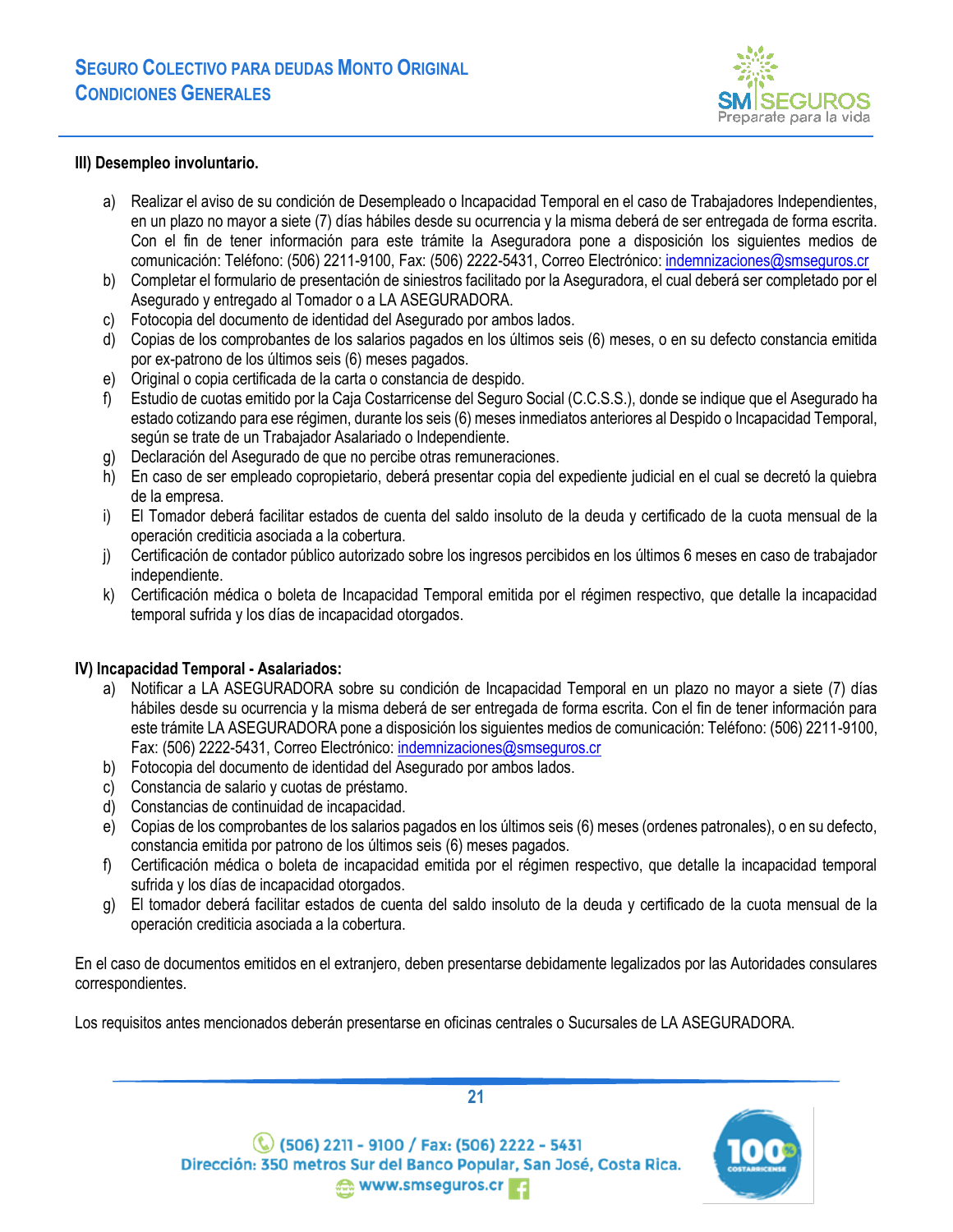

Cuando LA ASEGURADORA revise la información presentada por el solicitante y detecte la falta de algún documento para la presentación del reclamo, le informará al solicitante y recibirá el resto de la información. No obstante; el trámite para iniciar el proceso de liquidación será efectivo al presentar todos los requisitos.

<span id="page-21-0"></span>**28.- CONTINUIDAD DEL DESEMPLEO**: En caso que el Asegurado se mantenga en condición de Desempleado durante más de tres (3) meses, de previo al pago respectivo de la Cuota Mensual Asegurada, según el plazo contratado, el Asegurado deberá entregar a la Aseguradora una certificación emitida por la Caja Costarricense del Seguro Social (C.C.S.S), en la cual consta que el Asegurado no cotiza para dicho régimen como asalariado ni como trabajador independiente. La presentación de esta certificación será condición indispensable y necesaria para el pago de las cuotas siguientes, por lo que la Aseguradora podrá suspender el pago de cobertura en caso de no cumplirse con este requisito. Lo anterior sin perjuicio de las indagaciones que pueda realizar la Aseguradora ante las autoridades pertinentes para comprobar la condición laboral del Asegurado.

La Aseguradora tendrá potestad de realizar las investigaciones correspondientes, que permitan comprobar fehacientemente la condición de desempleo del reclamante, Si el Asegurado estaba laborando o cotizando como trabajador independiente, no notificó de tal hecho al Tomador del Seguro o a LA ASEGURADORA y esta realizó los pagos mensuales, el Tomador del Seguro realizará la devolución a LA ASEGURADORA en un plazo máximo de diez (10) días hábiles después de realizado el cobro, de todos los pagos cancelados durante el periodo que el Asegurado estuvo laborando.

<span id="page-21-1"></span>**29.- RECLAMO CONSECUTIVO**: Si un Asegurado queda desempleado, es contratado por un nuevo empleador y en el transcurso de los siguientes tres (3) meses vuelve a quedar desempleado, LA ASEGURADORA considerará como parte del evento original la nueva ocurrencia para todos los efectos contractuales. Los eventos que ocurran después de finalizado dicho lapso, se tendrán, para efectos contractuales, como eventos independientes; por lo tanto, todas las condiciones del contrato, incluido el deducible, se aplicarán por separado a cada uno de ellos.

En el caso de la cobertura de Incapacidad Temporal - Asalariados, si el Asegurado se recupera de la incapacidad antes del término del periodo de pago del beneficio y recae nuevamente antes de pasar dos (2) meses del día de recuperación, la recaída se considerará como continuación de la incapacidad previa, es decir, el Asegurado no tendrá que asumir el deducible nuevamente

## **VIII. VIGENCIA Y RENOVACIÓN**

<span id="page-21-3"></span><span id="page-21-2"></span>**30.- RENOVACIÓN DEL CONTRATO:** Este seguro es anual renovable y si el tomador del seguro no manifestare su opinión en contrario, la póliza se renovará automáticamente por igual período.

En cada renovación, LA ASEGURADORA podrá establecer nuevas condiciones en cuanto a las primas, previa comunicación por escrito al contratante con una anticipación de al menos treinta (30) días naturales a la fecha de renovación, de acuerdo con la tarifa según la edad actuarial del asegurado.

Se entenderá por edad actuarial a la correspondiente al cumpleaños más próximo del asegurado, ya sea pasado o futuro. Las condiciones económicas de la renovación dependerán del resultado de la siniestralidad de la póliza en la vigencia inmediata anterior.

<span id="page-21-4"></span>**31.- VIGENCIA DEL CONTRATO:** Este seguro entra en vigor desde la fecha de emisión de esta póliza, según se detalla en las condiciones particulares y terminará el día inmediato anterior a la fecha de cada aniversario póliza.

<span id="page-21-5"></span>**32.-TERMINACION ANTICIPADA:** Este contrato podrá ser terminado anticipadamente por EL TOMADOR DEL SEGURO en cualquier momento, mediante aviso escrito remitido a LA ASEGURADORA con al menos un mes de anticipación.

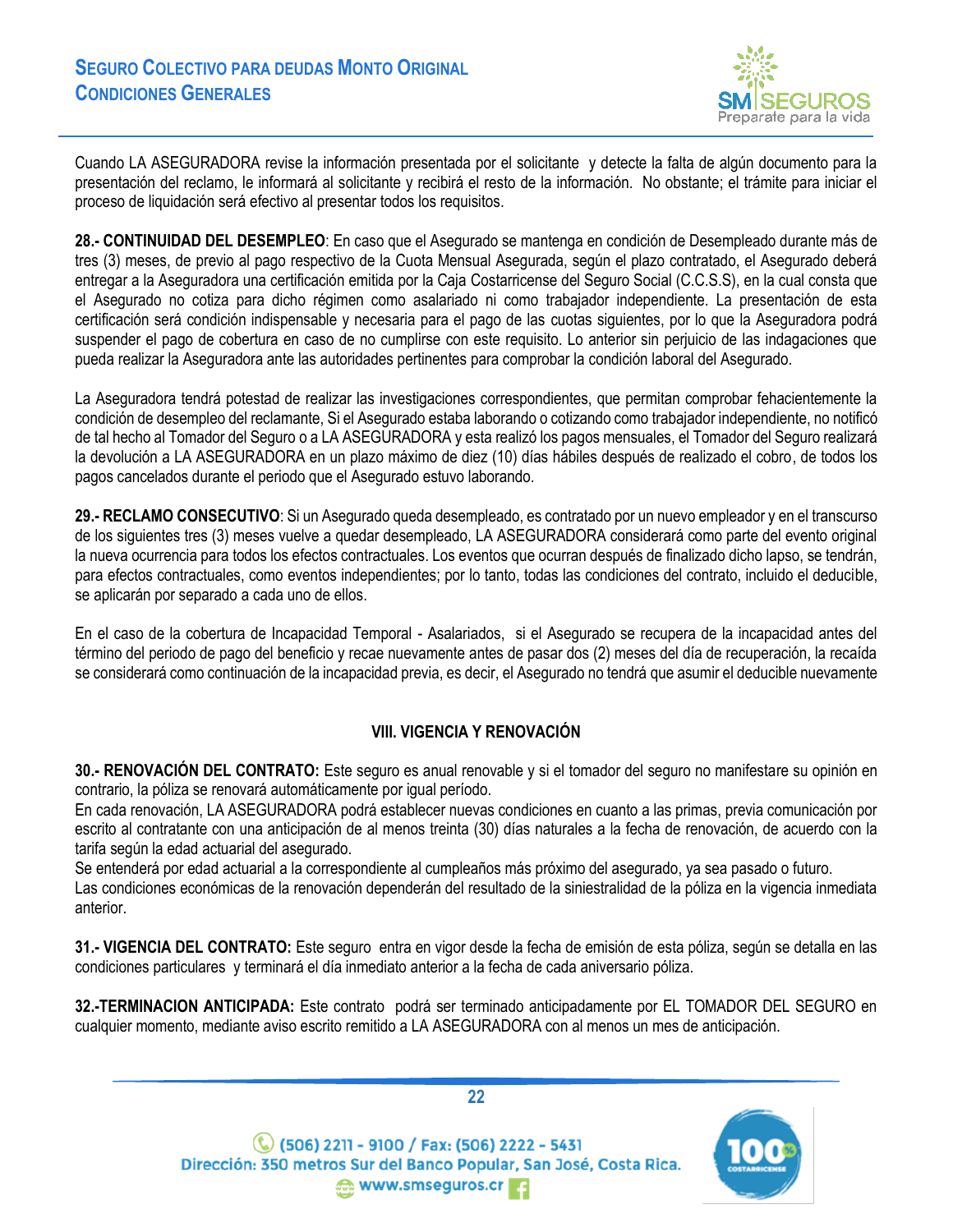

De igual forma, LA ASEGURADORA comunicará a los asegurados, con al menos un mes de previo a la fecha de la terminación del contrato, la decisión, a efecto de que sus intereses no se vean afectados.

LA ASEGURADORA tendrá derecho a conservar la prima devengada por el plazo transcurrido y deberá reembolsar la prima no devengada al TOMADOR o asegurado según corresponda.

La percepción por parte de LA ASEGURADORA de suma alguna por concepto de prima después de la fecha de terminación anticipada no hará perder su efecto, debiendo LA ASEGURADORA rembolsar la suma recibida.

<span id="page-22-0"></span>**33.- CADUCIDAD DEL SEGURO:** La protección del asegurado terminará automáticamente cuando se presente cualquiera de los siguientes casos:

- a) Cuando se indemnice por cualquiera de las coberturas contratadas.
- b) Cuando EL TOMADOR DEL SEGURO deje de pagar la prima mensual del asegurado cubierto por esta póliza en el plazo establecido en la cláusula N 23.

En este caso, LA ASEGURADORA notificará al TOMADOR DEL SEGURO esta decisión en el medio o lugar señalado para atender notificaciones dentro del plazo de cinco días hábiles siguientes a la fecha en que incurrió en mora.

- c) Cuando vencido el año póliza el TOMADOR decidiera no renovarlo.
- d) Cuando dejare de pertenecer al Grupo Asegurado.
- e) Cuando EL TOMADOR DEL SEGURO termine anticipadamente por escrito la póliza.
- f) Cuando en el momento de la renovación de la póliza el grupo asegurado sea inferior a diez (10) personas, salvo que LA ASEGURADORA lo acepte expresamente. En el caso de la Cobertura de Desempleo Involuntario el grupo asegurado sea menor a cien (100) asegurados.
- g) Cuando la operación crediticia o si el asegurado tiene varias la suma de todas ellas, sea igual o inferior al mínimo establecido en las condiciones particulares.
- h) Cuando la operación crediticia haya sido cancelada.

Adicionalmente, la cobertura de **Desempleo Involuntario** terminará en caso que ocurra cualquiera de los siguientes eventos:

- i. El cambio de residencia del Asegurado a un lugar fuera de la República de Costa Rica y que ya no cotice ante la Caja Costarricense del Seguro Social (C.C.S.S).
- ii. El Asegurado cumpla el máximo de meses como desempleado estipulado en el Certificado de Seguro.
- iii. Incapacidad total y permanente del Asegurado.
- iv. Cese de la deuda por parte del Asegurado con el Tomador del Seguro.

Una vez que se inicia la indemnización de esta cobertura por desempleo involuntario, LA ASEGURADORA podrá detener o suspender dicho beneficio en caso de que ocurra cualquiera de las siguientes condiciones:

- i. El Tomador del seguro deje de pagar la prima.
- ii. Finalice la obligación de pago del crédito, en cuyo caso el TOMADOR del seguro deberá comunicar inmediatamente a la Aseguradora la fecha del último pago del crédito.
- iii. El Asegurado termine su condición de desempleado, en cuyo caso deberá comunicar inmediatamente a la Aseguradora la fecha de inicio del nuevo empleo, para que se suspenda la indemnización, a partir del mes siguiente.
- iv. Advenimiento de la edad de jubilación o la jubilación efectiva del Asegurado (lo que ocurra primero).



(C) (506) 2211 - 9100 / Fax: (506) 2222 - 5431

Dirección: 350 metros Sur del Banco Popular, San José, Costa Rica. www.smseguros.cr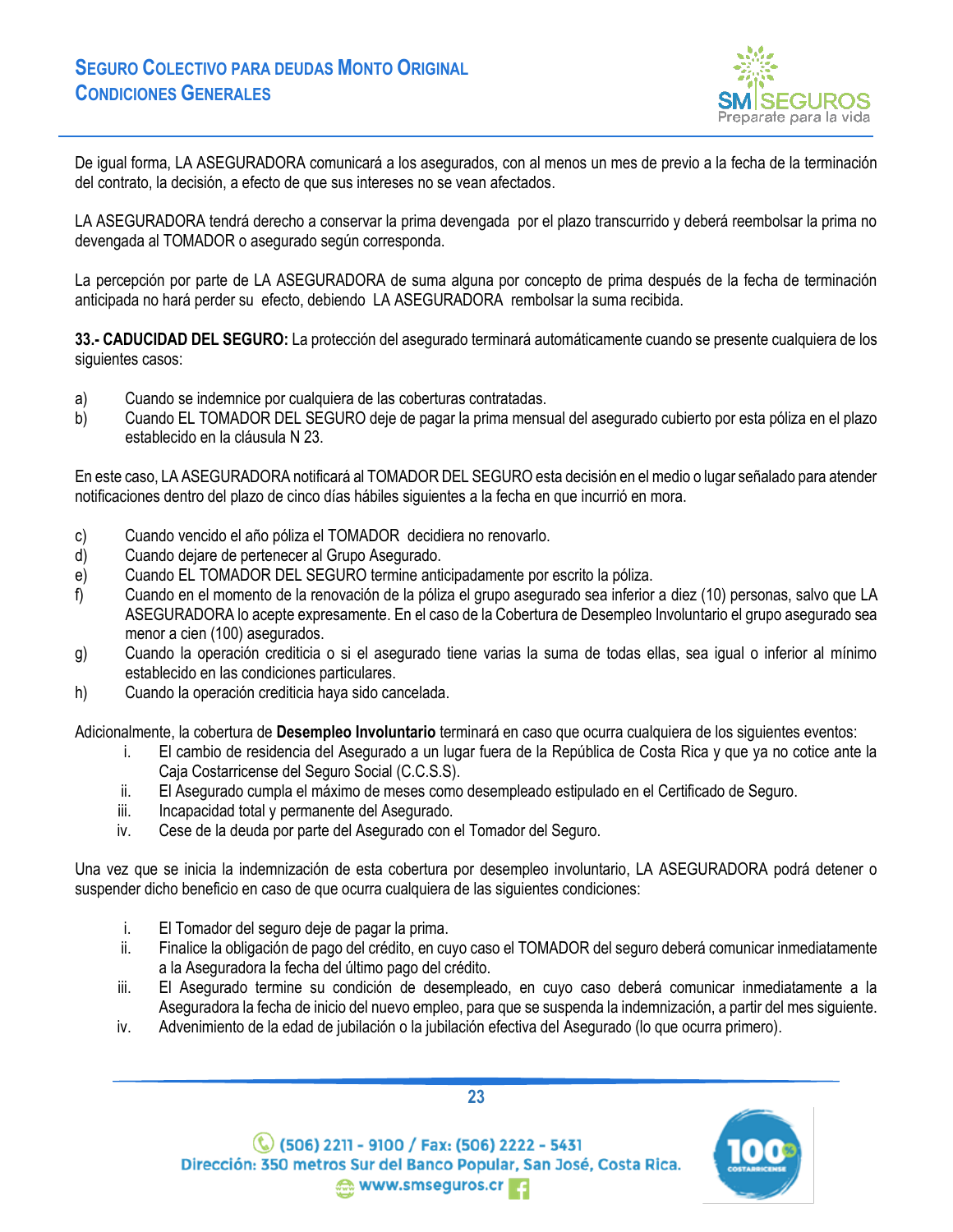

En el caso de la cobertura de **Incapacidad Temporal** - **Asalariados** finalizará para todo Asegurado en caso de que ocurra cualquiera de los siguientes eventos:

- 1. Fallecimiento del Asegurado.
- 2. Incapacidad total y permanente del Asegurado.
- 3. El cambio de residencia del Asegurado a un lugar fuera de la República de Costa Rica y que ya no cotice ante la Caja Costarricense del Seguro Social (C.C.S.S).
- 4. Cese de la deuda por parte del Asegurado con el Tomador del Seguro.
- 5. El Asegurado cumpla el máximo de cuotas según lo estipulado en las Condiciones Particulares y/o Certificado de Seguro.
- 6. Si el contrato de seguro no es renovado.
- 7. Una vez que se inicia la indemnización de esta cobertura, La Aseguradora podrá detener o suspender dicho beneficio en caso de que ocurra cualquiera de las siguientes condiciones:
	- a. El Tomador del seguro deje de pagar la prima.
	- b. Finalice la obligación de pago del crédito, en cuyo caso el TOMADOR del seguro deberá comunicar inmediatamente a la Aseguradora la fecha del último pago del crédito.
	- c. El Asegurado termine su condición de incapacidad temporal, en cuyo caso deberá comunicar inmediatamente a la Aseguradora la fecha de finalización, para que se suspenda la indemnización, a partir del mes siguiente.

## **IX. CONDICIONES VARIAS**

<span id="page-23-1"></span><span id="page-23-0"></span>**34.- MODALIDADES DE CONTRATACION:** La modalidad de contratación de este seguro podrá ser cualquiera de las siguientes:

- a. Contributiva: Los miembros del grupo deben contribuir con parte o la totalidad de la prima.
- b. No contributiva. El TOMADOR paga la totalidad de la prima.

<span id="page-23-2"></span>**35.- ELEGIBILIDAD:** Son elegibles aquellas personas que formen parte del Grupo Asegurable cuya edad se ajuste a la opción seleccionada que se especifica en la cláusula 36 y que al momento de suscribirla no padezcan de enfermedades, estados o lesiones congénitas o crónicas que puedan dar origen a un reclamo a raíz de esos padecimientos**.**

Además, en el caso de la cobertura de Incapacidad Total y Permanente, el asegurado no debe haber adquirido al momento de su inclusión la condición de pensionado o jubilado.

Adicionalmente, en el caso de la cobertura de desempleo involuntario, se requiere para ser elegible:

- i. No haber alcanzado la edad de jubilación.
- ii. Residir de forma permanente en el territorio costarricense.
- iii. Estar activamente trabajando y haber estado laborando con el mismo empleador, por un plazo indefinido continuamente al menos por un período de 6 meses antes del inicio de este contrato.
- iv. Estar cotizando a la Caja Costarricense del Seguro Social (C.C.S.S) como trabajador asalariado.

No podrá incluirse en esta cobertura a ninguna persona que se encuentre desempleada, incapacitada permanentemente, temporalmente (excepto por maternidad) o que sea un trabajador independiente o cotice como tal.

<span id="page-23-3"></span>**36.- EDAD DE CONTRATACION:** La edad de emisión para la cobertura básica de muerte, SM Asistencia y de Incapacidad Total y Permanente será de 15 años sin límite de edad y para la cobertura de desempleo involuntario será de 18 años sin limite de



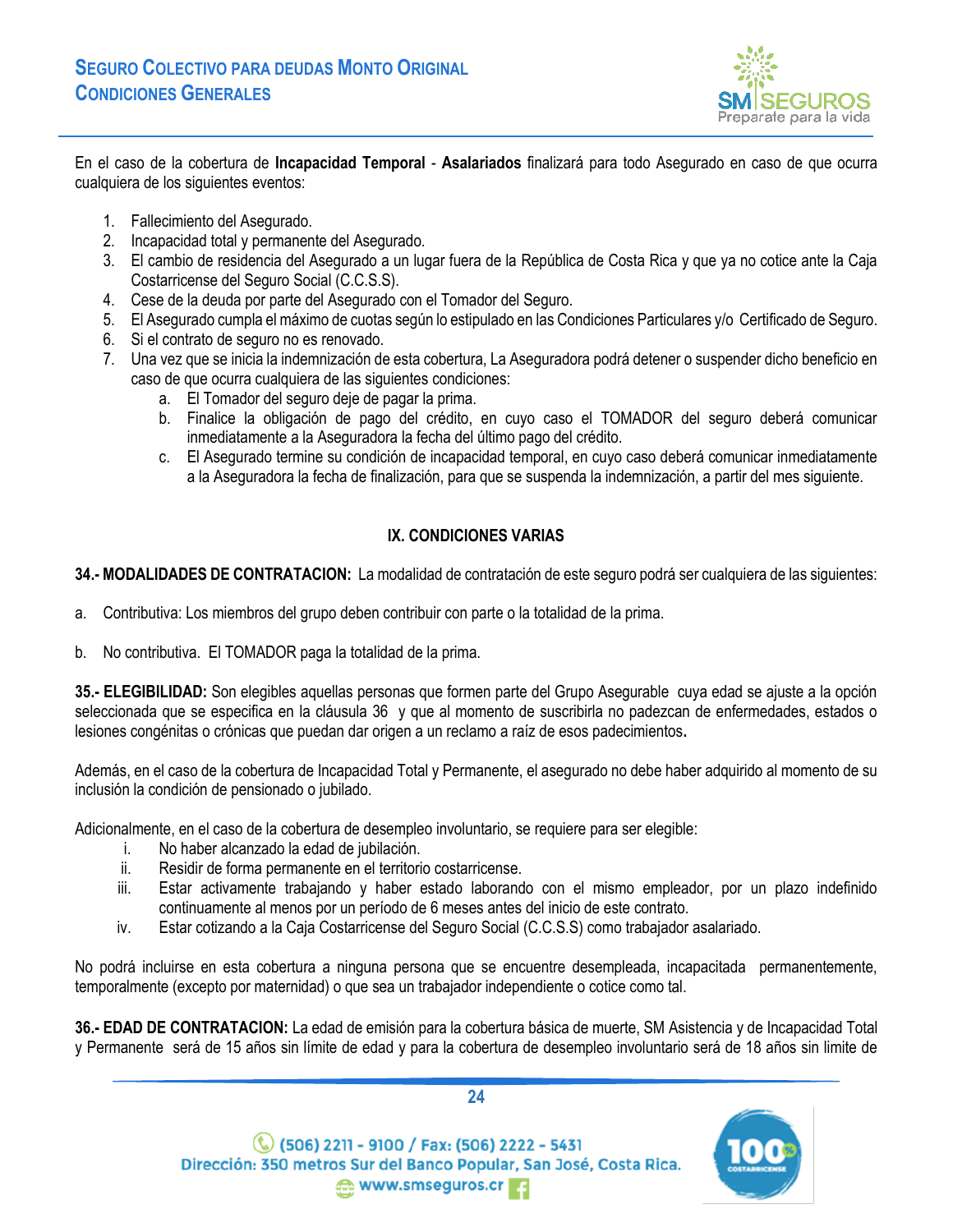

edad. No obstante la cobertura de Incapacidad Total y Permanente y de desempleo involuntario no se otorgarán a personas que se encuentren pensionadas o jubiladas al momento de su inclusión en el seguro.

Para las coberturas de muerte e Incapacidad Total y Permanente se aplica una única tarifa para todo el grupo asegurado. Se tendrá también la opción de aplicar una única tarifa para el grupo de asegurados con edades de 65 años o menos.

En todas las coberturas -**excepto coberturas de asistencia**-,para los asegurados cuya edad sea de 66 años en adelante se aplicará una tarifa particular según la edad vigente de cada asegurado.

En todas las coberturas-**excepto coberturas de asistencia**- los asegurados deben encontrarse en buen estado de salud, para lo cual se completará la respectiva declaración de salud en el formulario que será suministrado por LA ASEGURADORA.

<span id="page-24-0"></span>**37.- VALORACION:** De mutuo acuerdo entre las partes, se podrá acordar la práctica de una valoración o tasación si hay desacuerdo respecto del monto de la pérdida al momento de ocurrir el siniestro, lo que se llevará a cabo por uno o más peritos. El costo de los honorarios será cubierto por las partes en idéntica proporción. En caso de que no haya interés o acuerdo respecto de la realización de la valoración, se podrá acudir al procedimiento establecido en la cláusula Nº 54.

<span id="page-24-1"></span>**38.- MONEDA:** Todos los valores o indemnizaciones – monto original según se define en estas condiciones- bajo esta póliza son liquidables en colones costarricenses o dólares de los Estados Unidos de América, según la moneda elegida en la solicitud del seguro.

Cuando se trate de dólares, las obligaciones monetarias podrán ser honradas por el equivalente en colones según el tipo de cambio de venta publicado por el Banco Central de Costa Rica a la fecha del pago.

<span id="page-24-2"></span>**39.-JURISDICCION:** Serán competentes para dirimir las discrepancias que pudieran suscitarse entre LA ASEGURADORA por un lado, tomador, el asegurado y los beneficiarios por otro, los Tribunales de Justicia de Costa Rica.

<span id="page-24-3"></span>**40.- PRESCRIPCIÓN:** El plazo de prescripción de las acciones que se deriven de este contrato será de cuatro (4) años y empezará a correr desde el momento en que el derecho sea exigible a favor de la parte que lo invoca.

<span id="page-24-4"></span>**41.- PREVENCIÓN DE LEGITIMACIÓN DE CAPITALES:** De conformidad con lo establecido por la normativa vigente en materia de legitimación de capitales, EL TOMADOR DEL SEGURO, el Asegurado y Beneficiario, se obligan con LA ASEGURADORA a diligenciar con datos ciertos y reales el formato que para tal menester se le entregue, así como suministrar la información que se soliciten, tanto al inicio de la póliza, su renovación o al momento del pago de indemnizaciones. El incumplimiento de lo anterior será motivo para no emitir la póliza o de no renovarla, según corresponda.

<span id="page-24-5"></span>**42.- CONFIDENCIALIDAD DE LA INFORMACIÓN:** La información confidencial que el asegurado y/o beneficiario brinden a LA ASEGURADORA será tratada como tal.

El incumplimiento de lo anterior dará derecho al asegurado al cobro de los daños y perjuicios que se le ocasionen, sin perjuicio de cualquier otra acción legal que corresponda.

LA ASEGURADORA, su personal Directivo y de planta están obligados a guardar el deber de confidencialidad de la información frente a EL TOMADOR DEL SEGURO y las personas aseguradas y solo quedarán liberados de ese deber mediante convenio escrito, diferente de este contrato, en el que se expresen los fines del levantamiento de la confidencialidad y el alcance de la diseminación de los datos.



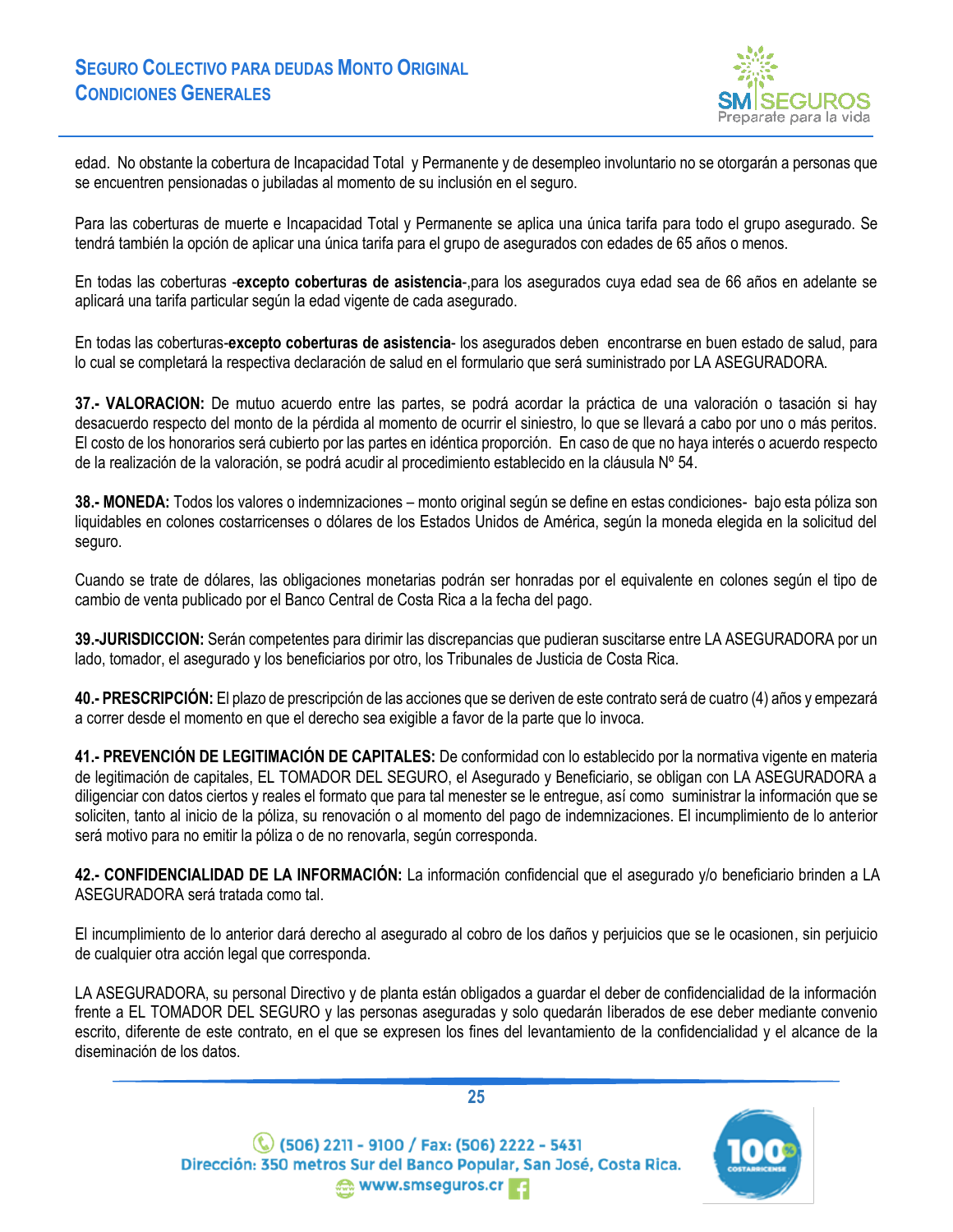

De igual modo, queda a salvo del deber de confidencialidad los datos que sea necesario exponer ante cualquier autoridad competente, pero queda prohibida la divulgación de datos no relacionados directamente con el conflicto.

<span id="page-25-0"></span>**43.- NORMAS SUPLETORIAS:** En todo lo que no esté previsto en este contrato se aplicarán las estipulaciones contenidas en la Ley Reguladora del Mercado de Seguros, Ley Reguladora del Contrato de Seguros normativa emanada de la Superintendencia de Seguros, Código de Comercio, Código Civil y cualquier otra que resulte aplicable.

<span id="page-25-1"></span>**44.- MODIFICACIONES DEL CONTRATO:** Cualquier cambio a las condiciones de esta póliza debe constar por escrito, en idioma español y debidamente firmado por las partes.

Los cambios que se hagan deberán ser comunicados al asegurado en la dirección o medio que haya señalado para atender notificaciones, según lo dispuesto en la cláusula Nº 55, con al menos un mes de previo a la fecha de la modificación del contrato, a efecto de que sus intereses no sea vean afectados.

<span id="page-25-2"></span>**45.- RECTIFICACIÓN:** Si el contenido de la póliza o sus modificaciones no concordaren con la solicitud o propuesta de seguro, el tomador podrá pedir la rectificación correspondiente dentro de los treinta días naturales que sigan al día en que reciba aquella. Transcurrido este plazo se considerarán aceptadas las estipulaciones de la póliza o sus modificaciones.

<span id="page-25-3"></span>**46.- INCLUSION DE ASEGURADOS:** El miembro del Grupo asegurable debe completar la fórmula suministrada por LA ASEGURADORA, en la que solicita su inclusión en el seguro. También deberá llenar la designación de beneficiarios, lo cual debe quedar respaldado por su firma.

LA ASEGURADORA dentro de un plazo que no excederá de treinta días naturales comunicará la aceptación o rechazo de la solicitud y de ser necesario, solicitará las pruebas de asegurabilidad respectivas.

Si la solicitud de inclusión es aceptada LA ASEGURADORA lo incluirá en el registro de asegurados y generará el Certificado de Seguro que se le hará llegar al Asegurado, mediante el contratante, el intermediario o al lugar o medio señalado para notificaciones.

<span id="page-25-4"></span>**47.- CONTINUIDAD DE COBERTURA:** LA ASEGURADORA otorga continuidad de cobertura sin exigencia de requisitos adicionales de asegurabilidad para todos los asegurados con seguro vigente en la fecha de expedición de la póliza, hasta por el monto del valor asegurado que se tuviera contratado con la anterior compañía en las coberturas contratadas el cual será trasladado a LA ASEGURADORA.

Las edades de permanencia serán las estipuladas por cada cobertura y definidas por LA ASEGURADORA.

Esta continuidad se concede sin limitaciones por sus condiciones de salud o edad con las siguientes salvedades:

- a) Que su actividad sea ilícita o se encuentre involucrado en procesos penales (excepto los delitos culposos) o privado de la libertad.
- b) Que las citadas condiciones de salud existieran con anterioridad a la vinculación del asegurado con EL TOMADOR DEL SEGURO.

Es requisito indispensable el envío a LA ASEGURADORA del último listado emitido por la compañía de la cual es trasladado el grupo, en un plazo máximo de treinta (30) días naturales con la siguiente información: nombres, apellidos, número del documento



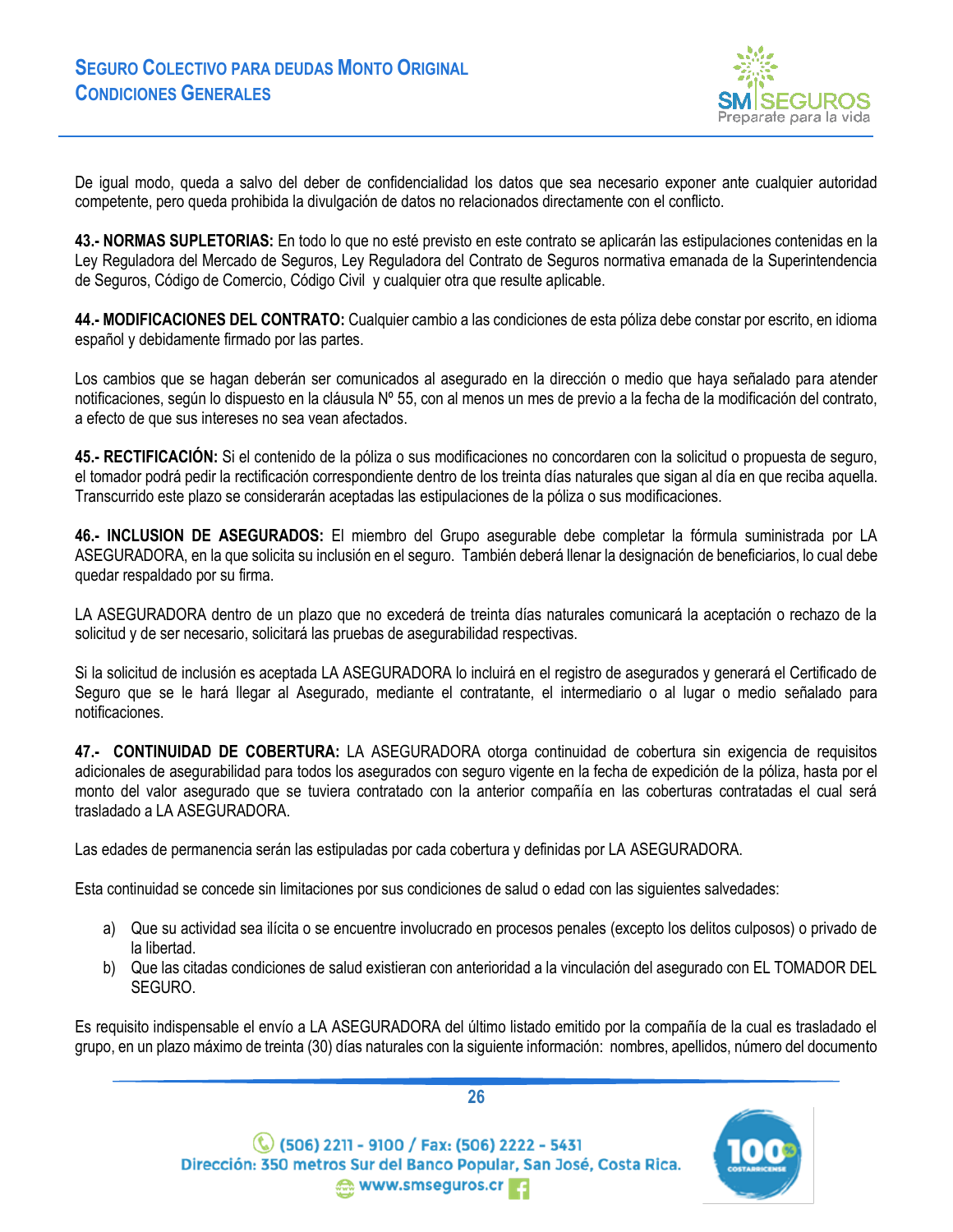

de identidad, fecha de nacimiento, suma asegurada, coberturas contratadas, limitación de cobertura, sobreprimas por salud y/o actividad de cada uno de los asegurados.

Dentro del alcance de la continuidad de cobertura, cualquier incremento de los valores asegurados sobre los iniciales requerirá del cumplimiento de los requisitos de asegurabilidad establecidos en las condiciones particulares.

<span id="page-26-0"></span>**48.- GARANTÍA DEL TOMADOR DEL SEGURO:** Se otorgará la continuidad de cobertura descrita en el punto anterior, bajo la garantía suministrada por EL TOMADOR DEL SEGURO de informar los riesgos que han sido extra primados por la compañía anterior, a fin de aplicar estas extra primas en el cobro de la nueva póliza.

<span id="page-26-1"></span>**49.- REGISTROS:** LA ASEGURADORA llevará un registro que muestre en todo momento, al menos lo siguiente: datos del TOMADOR DEL SEGURO, nombre, edad y número de cédula de cada uno de los miembros del grupo asegurado, suma asegurada de cada uno, fechas en que entra en vigor los seguros, fechas de terminación y número de los certificados individuales.

Una copia autorizada de este registro será entregada al TOMADOR DEL SEGURO.

<span id="page-26-2"></span>**50.- CERTIFICADO DE COBERTURA:** La ASEGURADORA entregará a cada asegurado en forma personal o mediante correo certificado en la dirección consignada en la solicitud de seguro, en un plazo máximo de diez días hábiles contados a partir de la solicitud de inclusión en el seguro cuando sea por inclusión automática y en el caso requiera un proceso de selección, el plazo comenzará su cómputo a partir de la aceptación, un certificado individual de cobertura.

Ese certificado como mínimo expresará: número de póliza colectiva, número de registro del producto en la Superintendencia, vigencia, monto de la prima, así como la descripción y monto de cada una de las coberturas incluidas.

LA ASEGURADORA podrá delegar esa obligación en un intermediario o en el tomador, pero ello no le exime de su responsabilidad. También el asegurado podrá solicitar copia de las condiciones generales y particulares del seguro contratado.

De igual modo, podrán solicitar copia de esa documentación quienes sin ser asegurados, tengan interés en el seguro en razón de concurrir a financiar el pago de la prima o encontrarse afectos a cumplir obligaciones y cargas de la póliza.

<span id="page-26-3"></span>**51.- PARTICIPACIÓN DE BENEFICIOS:** Según los términos definidos con EL TOMADOR DEL SEGURO se pueden distribuir beneficios por baja siniestralidad al finalizar cada año póliza, de acuerdo con el procedimiento establecido en las condiciones particulares de la póliza.

Para realizar la participación de beneficios se procederá de conformidad con el siguiente procedimiento en el que cada rubro sería expresado en colones, por lo que los montos correspondientes a las pólizas en dólares deberán ser convertidas a colones al tipo de cambio del día particular de la operación:

Del total de las primas ganadas anuales (primas brutas menos devoluciones sobre primas), se deducirán los gastos operativos y las sumas pagadas por concepto de siniestros incurridos durante el año así como los siniestros incurridos pendientes de pago. El remanente si lo hubiere, será la utilidad a repartir.

| Al finalizar el año<br>de vigencia | % de participación |
|------------------------------------|--------------------|
|                                    | Máximo 30%         |





 $\mathbb{C}$  (506) 2211 - 9100 / Fax: (506) 2222 - 5431 Dirección: 350 metros Sur del Banco Popular, San José, Costa Rica. www.smseguros.cr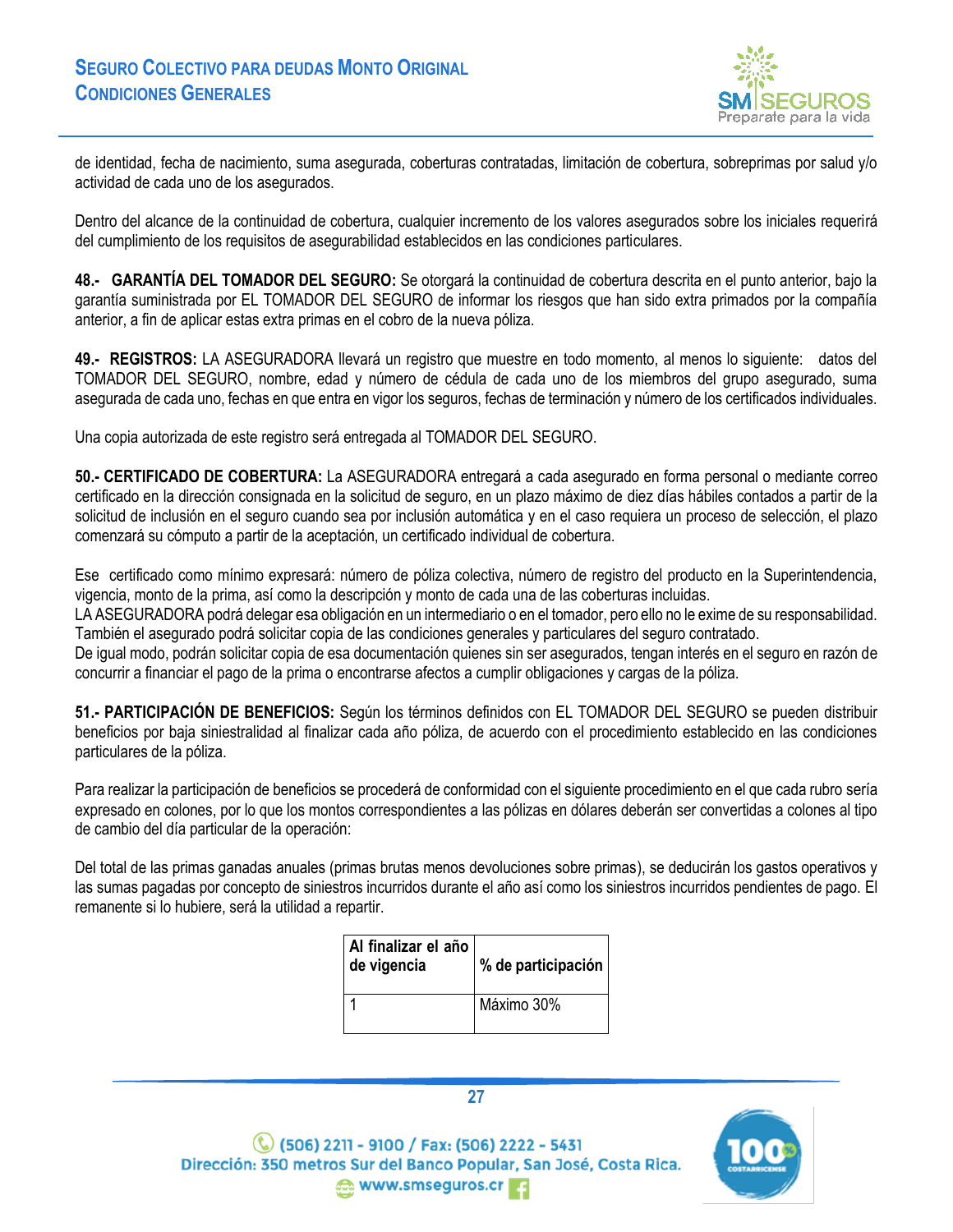

| פ ו             | Máximo 40% |
|-----------------|------------|
| l 3 en adelante | Máximo 50% |

En el caso que no se dieran utilidades, conforme lo indicado en el inciso a) anterior, las pérdidas del período serán aplicadas a la liquidación del siguiente período y de persistir la pérdida podrá la Aseguradora efectuar los ajustes técnicos correspondientes para garantizar suficiencia de prima por el riesgo que el negocio representa.

Si existiera un reclamo pagado o presentado o una devolución de primas, que no se contempla en el cálculo del período liquidado que le corresponde, la Aseguradora podrá incluirlo en la liquidación del período siguiente.

Si este beneficio de Participación de Utilidades se incluye posterior a la emisión del seguro, el mismo inicia su vigencia a partir de la siguiente renovación anual del contrato de seguro y se reconocerá al finalizar dicha renovación.

Para la modalidad contributiva la participación de beneficios debe repercutir en el grupo asegurado según su aporte proporcional al pago de la prima.

<span id="page-27-0"></span>**52.- COMISIÓN DE COBRO:** Para la modalidad contributiva, por la recaudación de las primas LA ASEGURADORA reconocerá al Tomador del seguro el porcentaje de comisión de cobro que se especifique en las Condiciones Particulares de esta póliza.

<span id="page-27-1"></span>**53.- SEGUROS COEXISTENTES**: Si la totalidad o parte de las coberturas estuviesen también cubiertos por otros contratos de seguros de igual naturaleza suscritos en cualquier tiempo y conocidos por EL TOMADOR DEL SEGURO o Asegurado, es obligatorio para ellos declararlo a LA ASEGURADORA con indicación del nombre del asegurador, la cobertura, vigencia y la suma asegurada.

EL TOMADOR DEL SEGURO o el asegurado según el caso, deberán igualmente informar por escrito a LA ASEGURADORA de los seguros de igual naturaleza que contraten con posterioridad sobre el mismo interés, dentro del término legal de cinco (5) días hábiles contados a partir de su celebración.

Si por el incumplimiento de esta obligación LA ASEGURADORA paga una indemnización mayor a la que correspondería se considerará ese pago indebido, pudiendo recuperar lo pagado en exceso a EL TOMADOR, quien además reconocerá los intereses generados desde la fecha de ese pago hasta la fecha de su efectivo reintegro, calculados a la tasa de interés legal.

<span id="page-27-2"></span>**54.- INSTANCIAS DE RESOLUCIÓN DE CONTROVERSIAS:** Cualquier controversia que surja o se relacione con este contrato, su interpretación y cumplimiento podrá ser sometida de común acuerdo entre las partes para su solución, alguno de los procedimientos previstos en la Ley de Resolución Alterna de Conflictos y Promoción de la Paz Social n° 7727 de 9 de diciembre de 1997, en cualquiera de los centros establecidos en el país, creados para la dirección y control de este tipo de procesos.

<span id="page-27-3"></span>**55.-DOMICILIO Y COMUNICACIONES ENTRE LAS PARTES:** Sin perjuicio de las disposiciones procesales, para los efectos relacionados en el contrato se fija como domicilio la ciudad de San José en la República de Costa Rica.

Las comunicaciones entre las partes se harán por escrito al último domicilio señalado por el asegurado, y en el caso de LA ASEGURADORA en sus oficinas centrales en San José, calle primera, avenida diez.

> (C) (506) 2211 - 9100 / Fax: (506) 2222 - 5431<br>Dirección: 350 metros Sur del Banco Popular, San José, Costa Rica. www.smseguros.cr